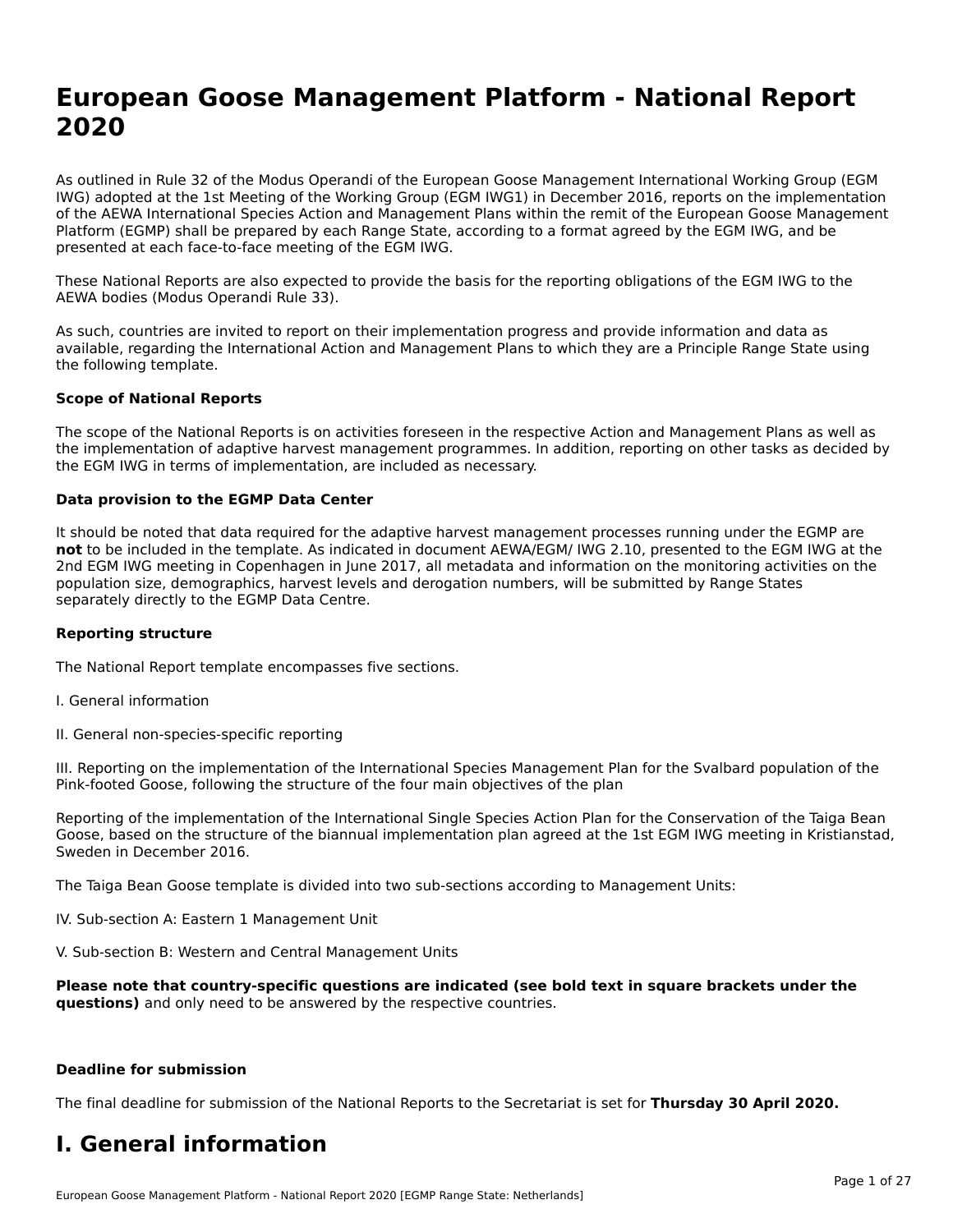#### **To be completed by all Range States**

Name of reporting country › The Netherlands

### **Designated National EGMP Administrative Authority**

Full name of the institution› Ministry of Agriculture, Nature and Food Quality

Name and title of the head of institution› Minister Carola Schouten

Mailing address - Street and number

P.O. Box › 20401

Postal code› 2500 EK

City › Den Haag

**Country** › the Netherlands

Telephone

```
E-mail
```
›

›

Website› https://www.rijksoverheid.nl/ministeries/ministerie-van-landbouw-natuur-en-voedselkwaliteit

#### **Designated National Government Representative (NGR) for EGMP matters**

Name and title of the NGR › Wilmar Remmelts

Affiliation (institution, department) › Ministry of Agriculture, Nature and Food Quality

Mailing address - Street and number › P.O. Box 20401 2500 EK Den Haag the Netherlands

P.O. Box $\rightarrow$  P.O. Box 20401

Postal code› 2500 EK

City › Den Haag

**Country** › the Netherlands

**Telephone** › +31 6 38825338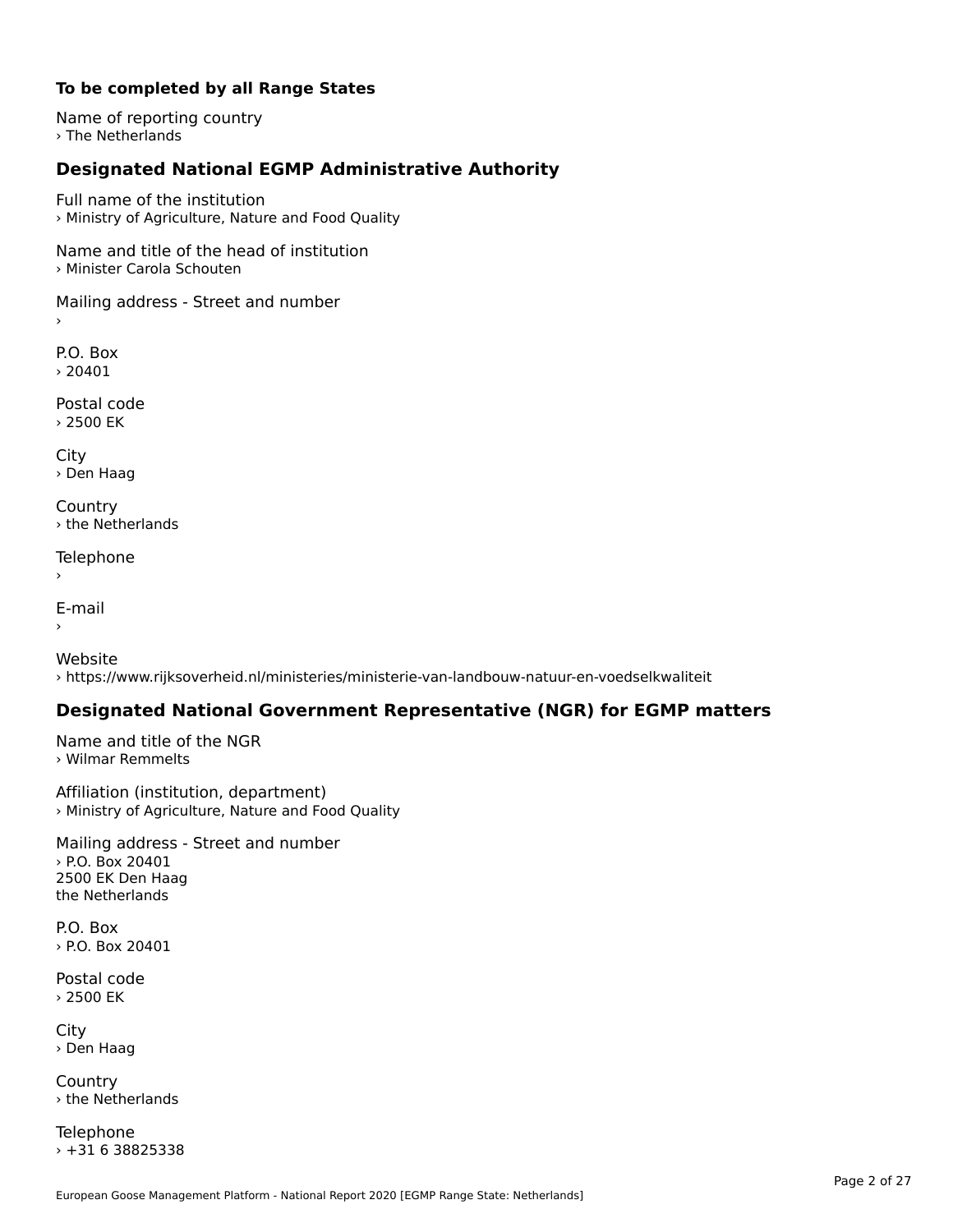E-mail› w.j.remmelts@minlnv.nl

Website

› https://www.rijksoverheid.nl/ministeries/ministerie-van-landbouw-natuur-en-voedselkwaliteit

# **Additional designated National Government Representative (NGR) for EGMP matters (if available)**

Name and title of the NGR› Gerben Mensink

Affiliation (institution, department) › Provincie Friesland

Mailing address - Street and number

P.O. Box› Postbus 20120

Postal code› 8900 HM

 $\bar{\phantom{a}}$ 

City › Leeuwarden

**Country** › the Netherlands

Telephone › +31 6 15488725

E-mail › g.mensink@fryslan.frl

Website› www.fryslan.nl

### **Designated National Expert (NE) for EGMP matters**

Name and title of the NE › Kees Koffijberg

Affiliation (institution, department) › Sovon

Mailing address - Street and number

P.O. Box› Postbus 6521

Postal code› 6503 GA

City › Nijmegen

**Country** › The Netherlands

Telephone  $\times$  +31 6 82430558

E-mail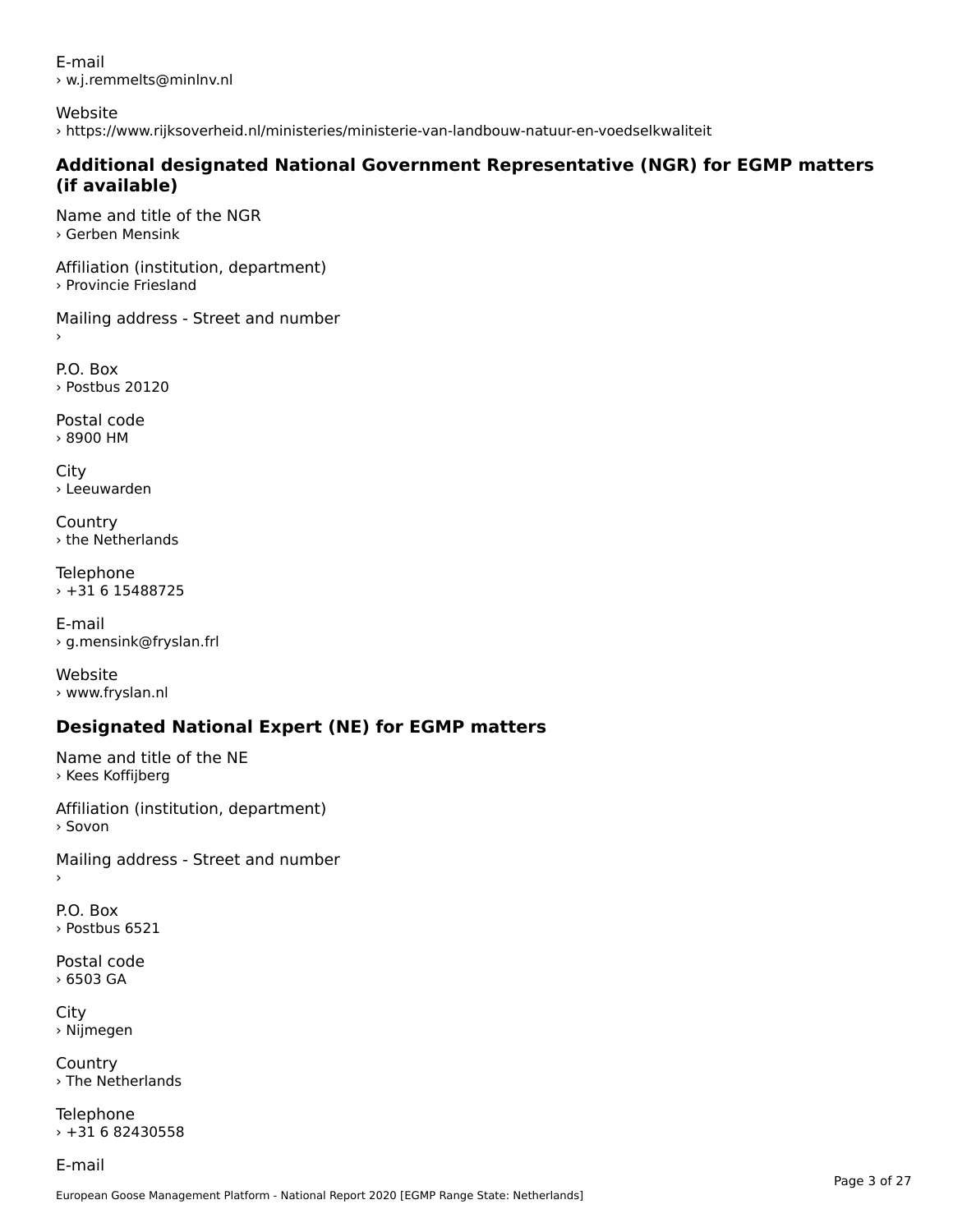› Kees.Koffijberg@sovon.nl

Website › www.sovon.nl

### **Additional designated National Expert (NE) for EGMP matters (if available)**

Name and title of the NE›Affiliation (institution, department) Mailing address - Street and number P.O. Box Postal code› $\mathbf{C}^{\text{th}}$ ›**Country** Telephone E-mail›website<br>Website ›

#### **Other relevant institutions/entities/individual experts that have contributed to this report**report

Please insert information on any other relevant institutions/entities/individual experts that have riease insert information<br>contributed to this report ›

### **Additional information and comments (optional)**

Please insert additional information and comments ›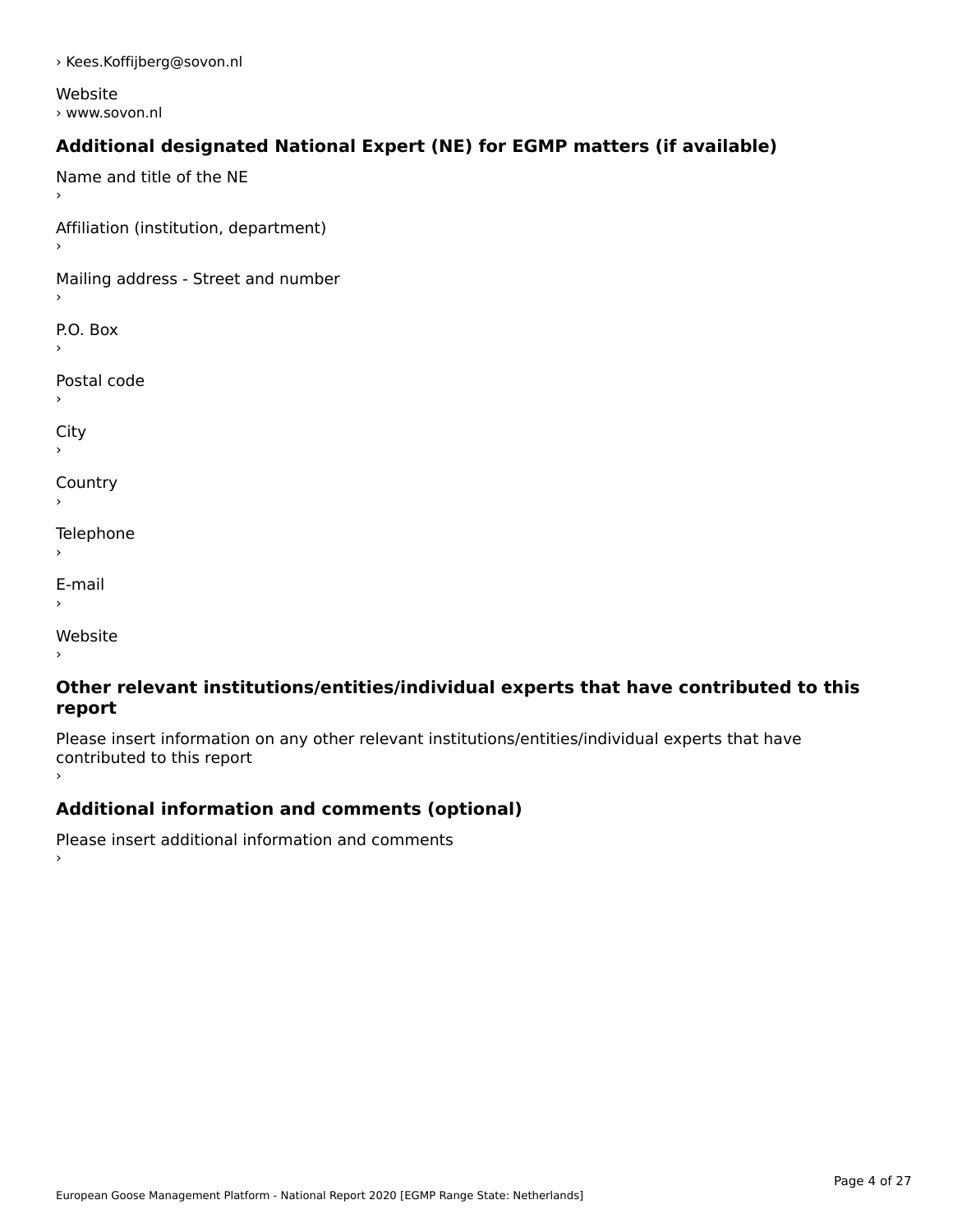#### **II. General non-species-specific reporting**

#### **To be completed by all Range States**

II.1. Are you monitoring the level of agricultural conflict (damage, complaints) with geese in your country n.i. Are you monitoring the lever or agricultural connict (damage, complaints) with g<br>on national (centralized for the entire country), regional(sub-national) or local level?

(PfG ISMP p.33, Objective II  $(4+5)$ ) Please select only one option ☑ Yes**☑ Yes**<br>□ No □ No<br>□ Not relevant

Please indicate the level:

Possibility for multiple options  $\Box$  National (centralized for the entire country)  $\Box$  Regional (sub-national) ☑ Local

#### **National (centralized for the entire country) monitoring**

Please provide details on the national monitoring methods, units, frequency and the coverage

Are these national activities species-specific? ∩ne enese national activity<br>Please select only one option ים וכ<br>⊡ No

Please list the species

›

#### **Regional (sub-national) monitoring**

Please provide details on the regional monitoring methods, units, frequency and the coverage

Are these regional activities species-specific? ∩ne these regional activ<br>Please select only one option □ Yes<br>□ No

Please list the species ›

### **Local monitoring**

Please provide details on the local monitoring methods, units, frequency and the coverage › Farmers report damage to National Fauna Fund (Bij 12) .

They send an assessor to measure the crop damage and assess the damage per species.<br>They send an assessor to measure the crop damage and assess the damage per species. They send an assessor to measure the crop damage and assess the damage per species.<br>100% coveridge in accomodation areas. outside the accommodation areas it depends on the farmer reporting the damage and on the analysis of the assessor.

Are these local activities species-specific? Please select only one option☑ Yes☐ No

Please list the species › Greylag Goose Whote Fronted Goose Barnacle GooseBarnacle Goose<br>Pink-Footed Goose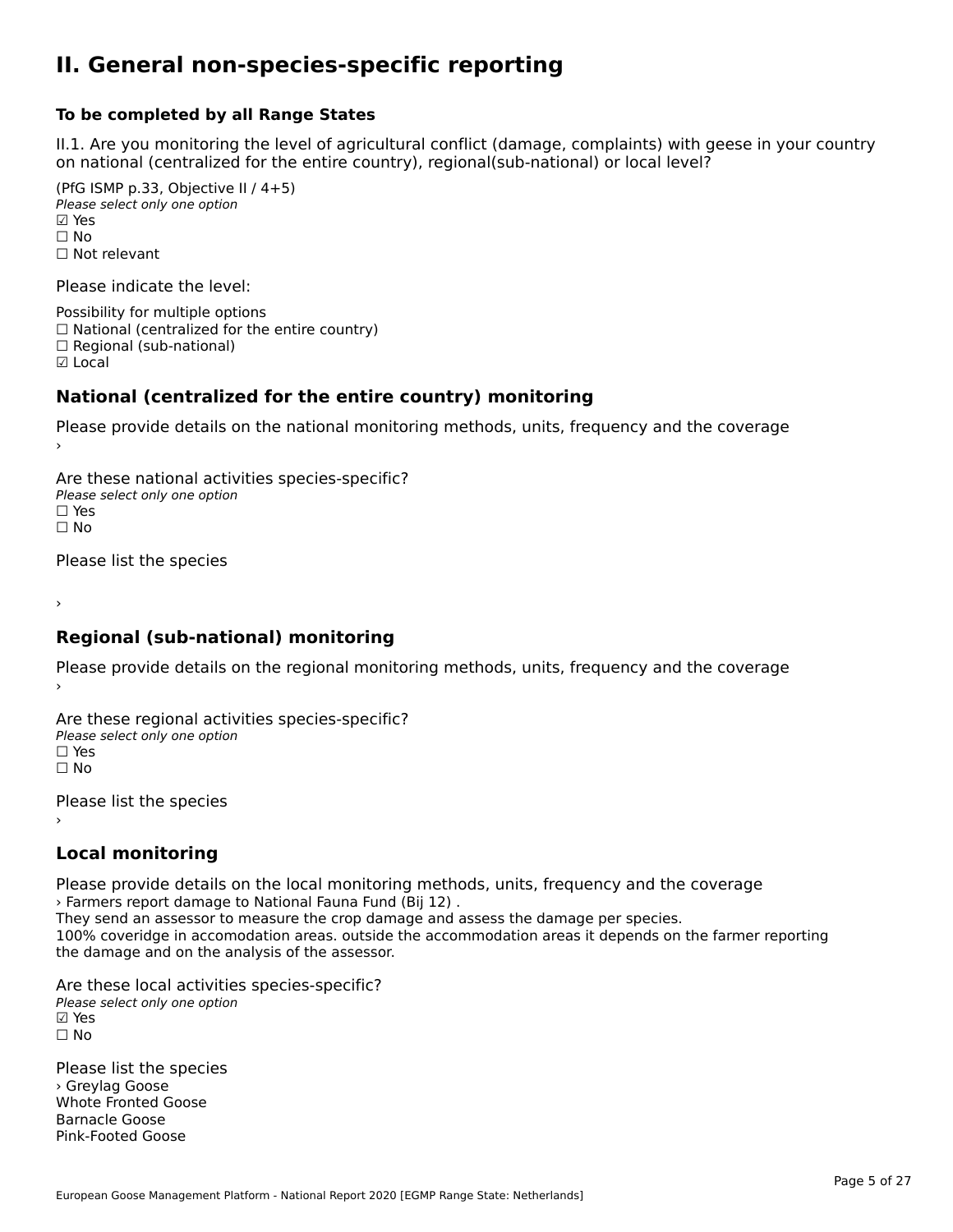Please explain the reasons ›

II.2. What management measures does your country apply to manage agricultural conflicts related to

(PfG ISMP p. 33, Objective II  $/$  4+5)

Possibility for multiple options

 $\Box$  No agricultural conflict related to geese has been recorded in my country

 $\Box$  No management measures are applied to manage agricultural conflicts related to geese

☑ Compensation schemes (payments to farmers for losses e.g. crop damage)

ച്ച compensation schemes (payments to ramiers for losses e.g. crop damage)<br>□ Subsidy schemes (payments to support farmers to provide for/tolerate geese on their land, replacing agricultural use)

use)<br>☑ Scaring schemes or other preventive measures designed to actively keep geese away from farmland

 $\boxtimes$  Designation of goose foraging areas (accommodation areas)

ය Designation of goose foraging areas (accommodation areas)<br>☑ Derogation shooting to keep geese away from sensitive crops and to reduce population size

☑ Any other management measures to alleviate agricultural conflict

### **No management measures are applied**

Please explain the reasons ›

#### **Compensation schemes (payments to farmers for losses e.g. crop damage)**

Please indicate the level at which the schemes are applied

Possibility for multiple options rossibility for multiple options<br>□ National (centralized for the entire country) □ National (centralized io<br>☑ Regional (sub-national) ☐ Local

Please explain how the damage (yield loss) is determined › per kg dry matter

Are these schemes species-specific?

∩ne these senemes spe<br>Please select only one option ☑ No

Please provide details on the species-specific measures

Please provide any other details (e.g. results), if available

Please explain the reasons

› The species concerned are Greylag geese, White fronted and Barnacle Geese. Only in the North there is damage by Pink Footed Geese and some Tundra Bean Goose. These species often occur in mixed groups so damage cannot be related to one species. Compensation is per damage.

Is the effectiveness of this scheme evaluated?

Please select only one option

☑ Yes☐ No

#### Please provide details on the evaluation of effectiveness

› Data of monthly goose counts are used to assess the use of accomodation areas and also look into trends in numbers before and after designation. For this purpose, goose counters (volunteers) are asked to map goose Humbers before and after designation. For this purpose, goose counters (volunteers) are asked to map goos<br>flocks precisely, by using an app (Avimap) available for fieldwork in the waterbird monitoring scheme. plan.plan.

Please provide any other details (e.g. results), if available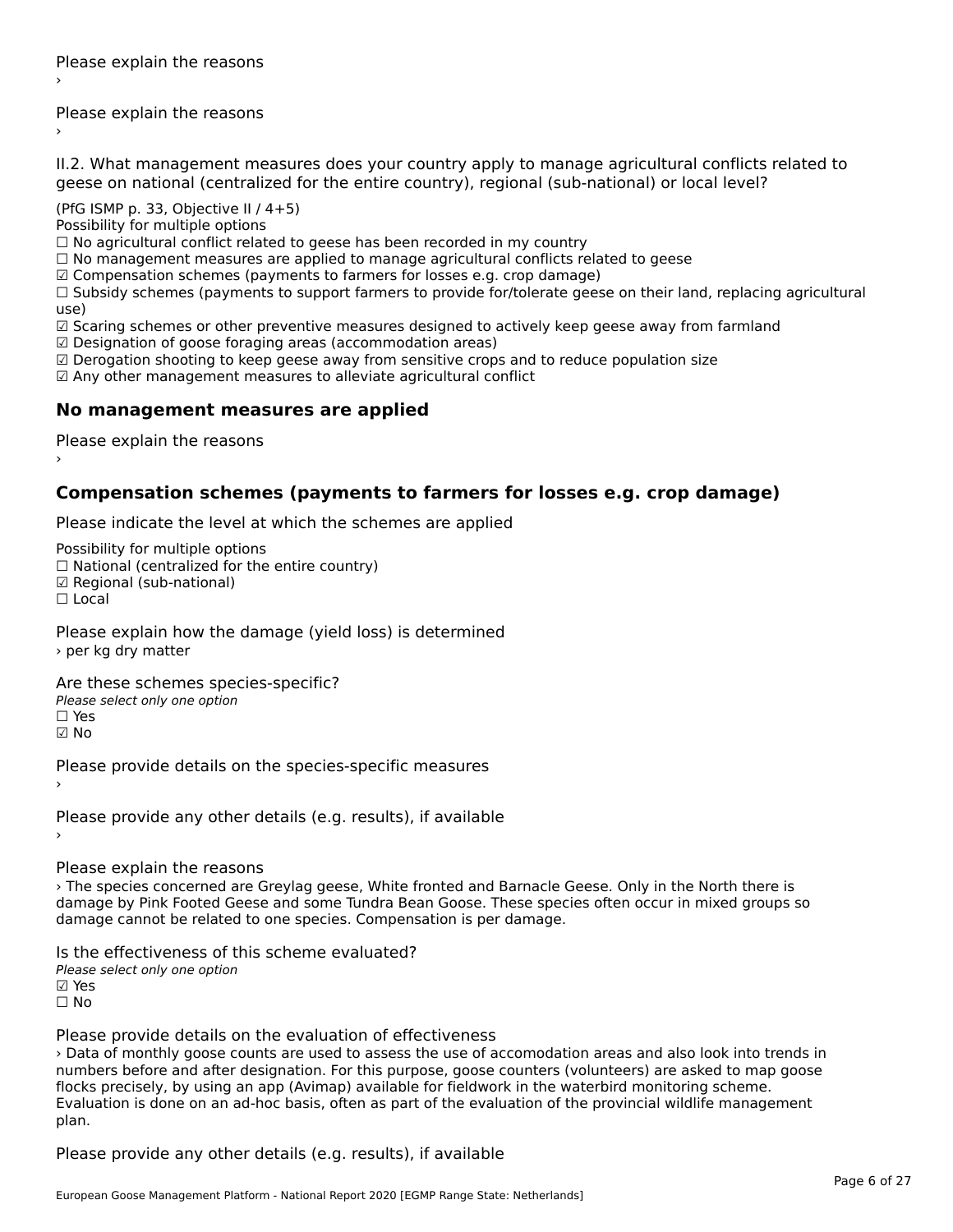Please explain the reasons

#### **Subsidy schemes (payments to support farmers to provide for/tolerate geese on their land, replacing agricultural use)**land, replacing agricultural use)

Please indicate the level at which subsidy schemes are provided

Possibility for multiple options ™assibility for multiple options<br>□ National (centralized for the entire country) □ National (centralized io<br>□ Regional (sub-national) ☐ Local

Please provide details on the subsidy schemes

Are these schemes species-specific? ric criese serientes spec<br>Please select only one option ☐ Yes☐ No

Please provide details on the species-specific measures

Please provide any other details (e.g. results) if available

Please explain the reasons

›

Is the effectiveness of this scheme evaluated?Please select only one option ☐ Yes☐ No

Please provide details on the evaluation of effectiveness

Please provide any other details (e.g. results) if available

Please explain the reasons

#### **Scaring schemes or other preventive measures designed to actively keep geese away from farmland**

Please indicate the level of the schemes

Possibility for multiple options

- rossibility for multiple options<br>□ National (centralized for the entire country)
- □ National (centralized io<br>☑ Regional (sub-national)
- ⊠ Regio<br>☑ Local

Please provide details on the scaring schemes or other preventive measures › It is obligatory to scare geese twice per week in combination with derogation shooting. Additional, nonrit is obligatory to scare geese twice per week if<br>lethal, measures are up to the individual farmer.

Is the effectiveness of this scheme evaluated?Please select only one option☑ Yes☐ No

Please provide details on the evaluation of effectiveness › Evaluation is done on an ad-hoc basis, often as part of the evaluation of the provincial wildlife management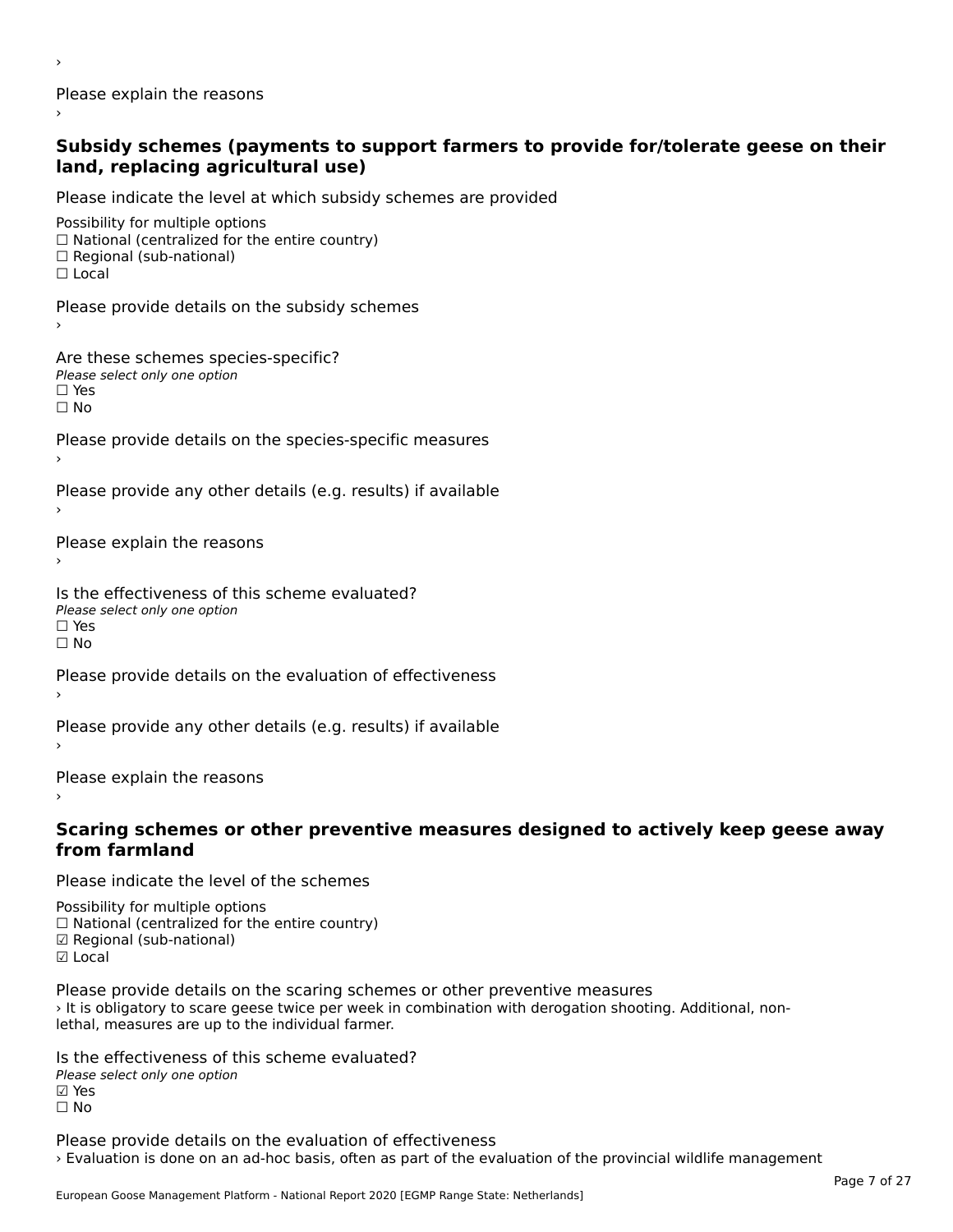plan.Please provide any other details (e.g. results) if available

Please explain the reasons

### **Designation of goose foraging areas (accommodation areas)**

Please provide details on the foraging areas (accommodation areas)

› Designation of goose accommodation areas is done by provincial authorities, responsible for goose management in their province. Those provinces that have goose accommodation areas (so not all provinces have them) follow similar guiding principles: it is based on important night-roosts and surrounded farmland, and on the specific history of damage claims in the past. In this way, only areas with frequent occurrence of and on the specific history or damage claims in the past. In this way, only areas with hequent occurrence<br>agricultural damage are taken into consideration. Participation of farmers within an accomodation area is entirely on a voluntary basis, i.e. within one accomodation area, gaps of non-participating farmers may occur.

Please indicate at which level the foraging areas are designated

Possibility for multiple options rossibility for multiple options<br>□ National (centralized for the entire country) □ National (centralized io<br>☑ Regional (sub-national) ⊠ Regio<br>□ Local

Is the effectiveness of accommodation areas evaluated?Please select only one option ☑ Yes☐ No

Please provide details on the evaluation of effectiveness

› Data of monthly goose counts are used to assess the use of accomodation areas and also look into trends in numbers before and after designation. For this purpose, goose counters (volunteers) are asked to map goose flocks precisely, by using an app (Avimap) available for fieldwork in the waterbird monitoring scheme. Hocks precisely, by using an app (Avimap) available for heldwork in the waterbird momtoring scheme.<br>Evaluation is done on an ad-hoc basis, often as part of the evaluation of the provincial wildlife management

Please provide any other details (e.g. results), if available

Please explain the reasons

#### **Derogation shooting to keep geese away from sensitive crops and to reduce population size**population size

Please provide species-specific details on the derogation shooting › It is obligatory to scare geese twice per week in combination with derogation shooting. Additional, nonrit is obligatory to scare geese twice per week if<br>lethal, measures are up to the individual farmer.

Please indicate the application level of the derogation shooting

Possibility for multiple options

 $\Box$  National (centralized for the entire country)

☑ Regional (sub-national)

☐ Local

Is the effectiveness of derogation shooting evaluated?

- Please select only one option
- ☑ Yes

☐ No

Please provide details on the evaluation of effectiveness

› Evaluation is done on an ad-hoc basis, often as part of the evaluation of the provincial wildlife management ∕ ∟va<br>plan.

Please provide any other details (e.g. results), if available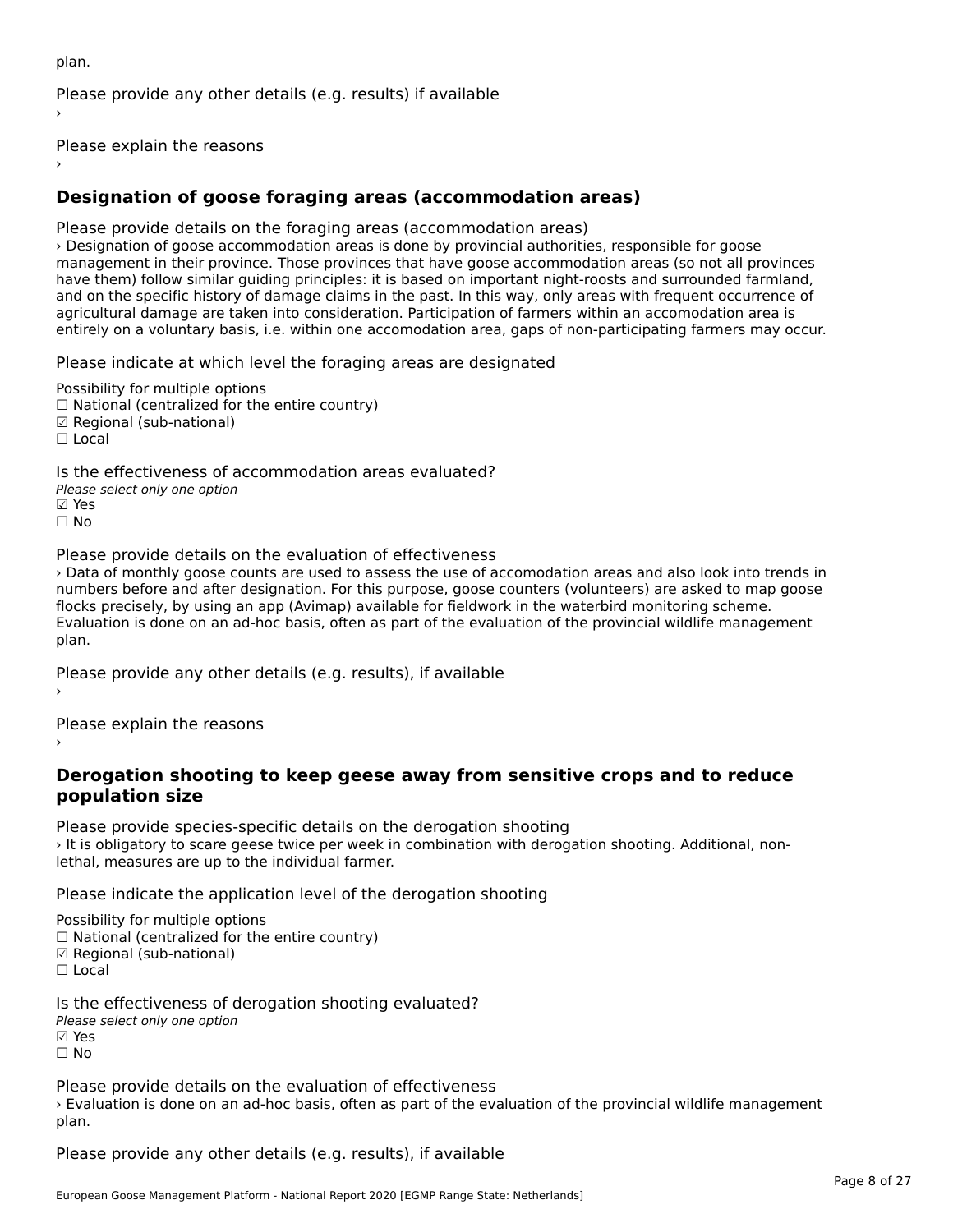Please explain the reasons

### **Any other management measures taken to alleviate agricultural conflicts**

Please provide details on the management measures that are taken › Corralling and treating with CO2

Please indicate the level of the measures

Possibility for multiple options rossibility for multiple options<br>□ National (centralized for the entire country) □ Regional (centranzed to<br>□ Regional (sub-national) ☑ Local

Are these measures species-specific? ∧e chese measures spe<br>Please select only one option

**☑ Yes**<br>□ No

›

Please give details on the species-specific measures ricuse give details on the species specific measures<br>> During moulting season individuals of Barnacle Goose, Greylag Goose, Egyptian Goose, Canada Goose and hybrids are corralled and killed using CO2.

Please provide brief details (attach file or provide weblink) › Due to the large population sizes of the species mentioned above and the consequences this has on The correction of the large population sizes of the species membered above and the consequences this has one agricultural damage these measures are taken in addition to derogation shooting to attempt to diminish populations in order to minimize agricultural damage

Please explain the reasons

Is the effectiveness of these measures evaluated?□ the cheenveness of t<br>Please select only one option ⊠ Yes ☐ No

Please provide details on the evaluation of effectiveness I lease provide details on the evaluation of enectiveness<br>> Evaluation is done on an ad-hoc basis, often as part of the evaluation of the provincial wildlife management plan.

Please provide any other details (e.g. results), if available

Please explain the reasons

II.3. Has your country developed new or adjusted existing legislation to facilitate the implementation of adaptive harvest management within the framework of an ISSAP or ISSMP?

(TBG ISSMP; PfG ISSMP) Please select only one option

☐ Yes

☑ The legislation has been reviewed and no need to adjust existing or develop new legislation has been identified ⊠ The regislation has been reviewed and no need to adjust existing or develop new regislation has been ident<br>□ No, but the development of new or adjustment of existing legislation is currently under political discussion □ No, but the development of new or adjustment of existing legislation is currently under political discussion<br>□ No, but the development of new or adjustment of existing legislation is currently under technical discussion ☐ The legislation has not been reviewed yet for any possible need of adjustment or development of new legislation

☐ Other

Please provide details on the new legislation or the adjustments to existing legislation and the issues addressedaddressed

Please attach the legislation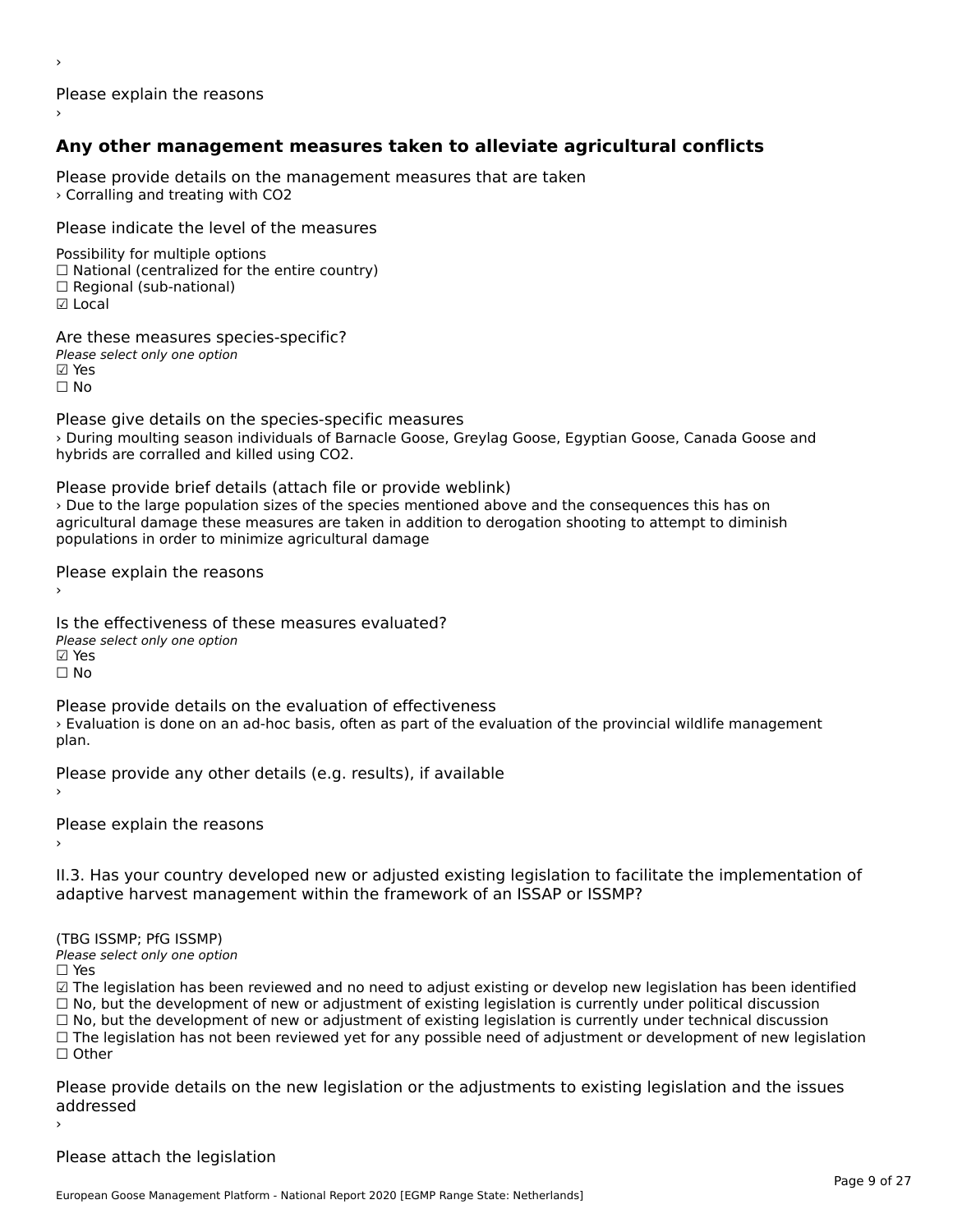Please indicate if you have used the Guidance on Implementation of AHM through Domestic Legal riease indicate ir you have used the<br>Regulations (adopted at EGM IWG3) **Regardents (dubpled a)**<br>Please select only one option ☐ Yesים וכ<br>⊡ No

Please explain what other guidance has been used instead

Please provide details

Is there an anticipated date to conclude considerations related to development or adjustment of legislation is there are anticrpated date to control<br>related to AHM within your country

Is there an anticipated date to conclude considerations related to development or adjustment of legislation Proced to Arm within your country

Please explain the reasons

Please specify

European Goose Management Platform - National Report 2020 [EGMP Range State: Netherlands]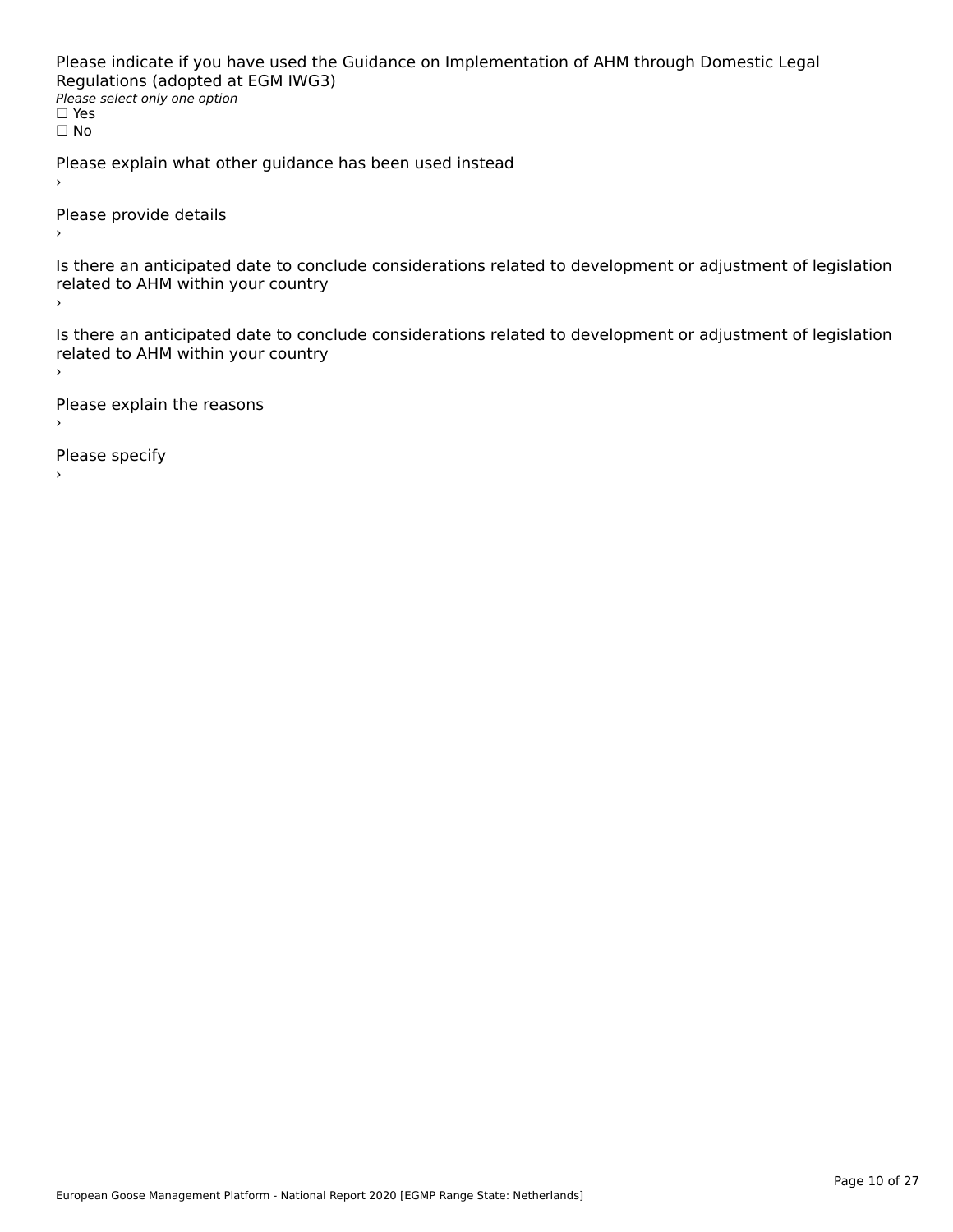### **III. Pink-footed Goose International Species Management Plan (PFG**III. FIIIN-IUULEU GUUSE IIILEI II**atiunai Species Management Fian (FTG**<br>ISMD)

#### **Praticipating Range States: Belgium, Denmark, the Netherlands, Norway**

### **General Implementation**

III.1. Does your country have a national (centralized for the entire country), regional (sub-national) or local

(PfG ISMP, p. 29; Objective II+IV/6) Please select only one option *Please select only one option*<br>□ Yes, adopted and being implemented □ Tes, adopted and being implemented<br>□ Yes, adopted but not being implemented  $\square$  ies, adopted but not being imple<br> $\square$  A plan(s) is/are being developed ☑ No

Please indicate the level of the plan

Possibility for multiple options rossibility for multiple options<br>□ National (centralized for the entire country) □ National (centralized io<br>□ Regional (sub-national) ☐ Local

#### **National management plan**

Please indicate the date of adoption

 **National** Management Plan

›

Please indicate by whom the plan was adopted

**National** Management Plan ›

Please provide details about the implementing agency

**National** Management Plan ›

Please provide a reference to the plan

**National** Management Plan ›

Please provide a main contact

**National** Management Plan ›

Does the management plan/s promote recreational uses such as tourism and hunting?

(PfG ISMP, p. 33, Objective II+IV/6) Please select only one optionPlease select only one option  $\square$  Yes ☐ No

Please provide more details on the activities›

Please indicate the economic, cultural and other value of the recreational activities at national level

Please explain the reasons

#### **Regional management plan**

In case of various management plans, please upload a document or table listing all the management plans, $\frac{1}{2}$  case of various management plans, please uploa including the details required in the sections below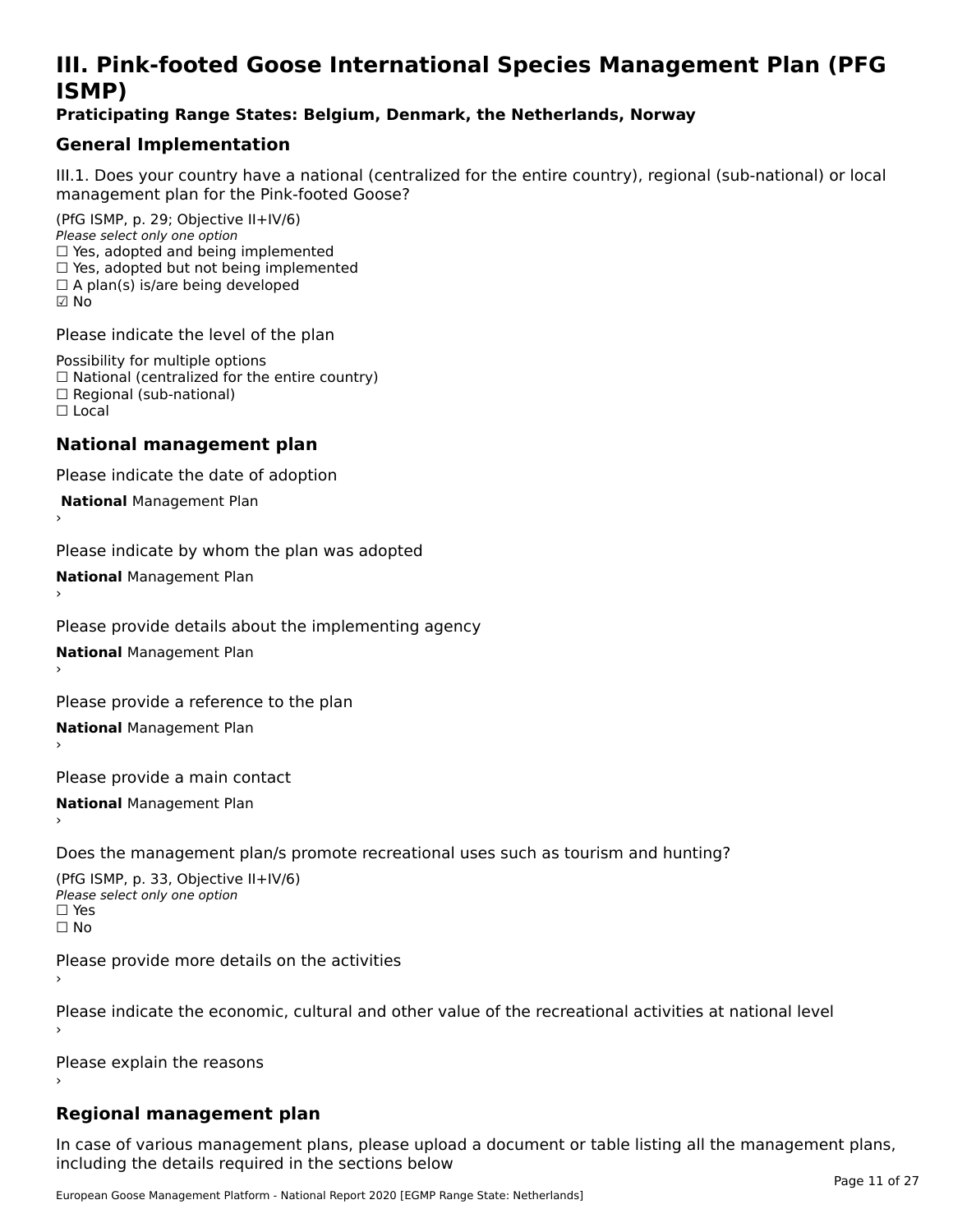Please indicate the region the plan encompasses **Regional** Management Plan

Please indicate the date of adoption **Regional** Management Plan

Please indicate by whom the plan was adopted

**Regional** Management Plan

›

Please provide details about the implementing agency

**Regional** Management Plan

Please provide a reference to the plan

**Regional** Management Plan

Please provide a main contact

**Regional** Management Plan

Does the management plan promote recreational uses such as tourism and hunting?

(PfG ISMP, p. 33,Objective II+IV/6) ∩∩ וויוכו פון<br>Please select only one option<br>□ Yes □ Yes<br>□ No

Please provide more details on the activities

Please indicate the economic, cultural and other value of the recreational activities at regional level

Please explain the reasons ›

### **Local management plan**

In case of various management plans, please upload a document or table listing all the management plans, In case of various management plans, please uploa<br>including the details required in the sections below

Please indicate the area the plan encompasses

**Local** Management Plan

Please indicate the date of adoption

**Local** Management Plan›

Please indicate by whom the plan was adopted

**Local** Management Plan

Please provide details about the implementing agency

**Local** Management Plan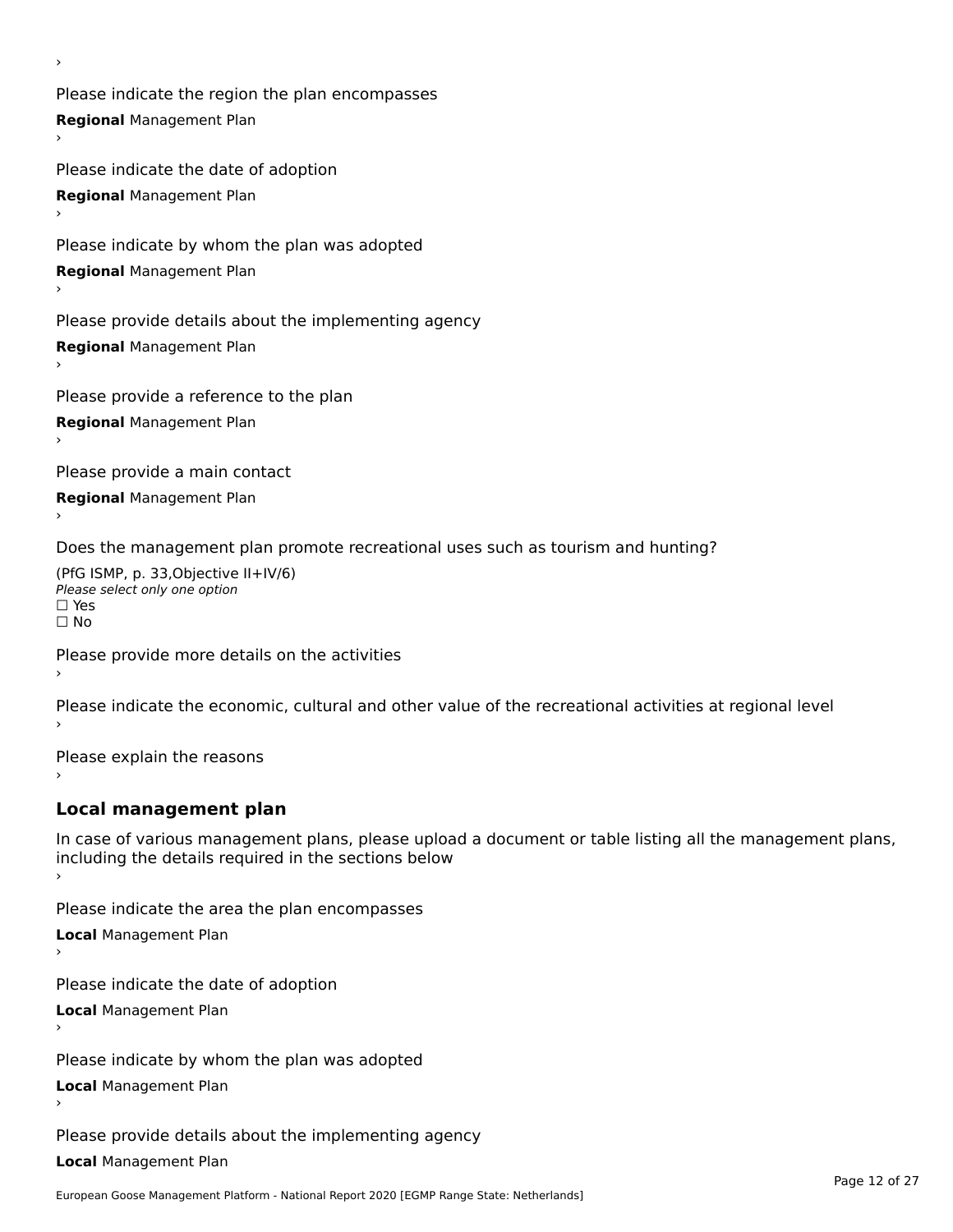Please provide a reference to the plan **Local** Management Plan

Please provide a main contact

**Local** Management Plan

›

Does the management plan promote recreational uses such as tourism and hunting?

(PfG ISMP, p. 33, Objective II+IV/6) Please select only one option☐ Yes☐ No

Please provide more details on the activities

Please indicate the economic, cultural and other value of the recreational activities at local level

Please explain the reasons ›

Please indicate the level of the plan ∩ease marcate the lever of the plan<br>□ National (centralized for the entire country) □ National (centralized io<br>□ Regional (sub-national) ☐ Local

#### **National management plan**

Please indicate the date of adoption National management plan

Please indicate by whom the plan was adopted National management plan ›

Please provide details about the implementing agency

National management plan

Please provide a reference to the plan

National management plan

Please provide a main contact

National management plan

### **Regional management plan**

Please indicate the region the plan encompasses Regional management plan

Please indicate the date of adoption

Regional management plan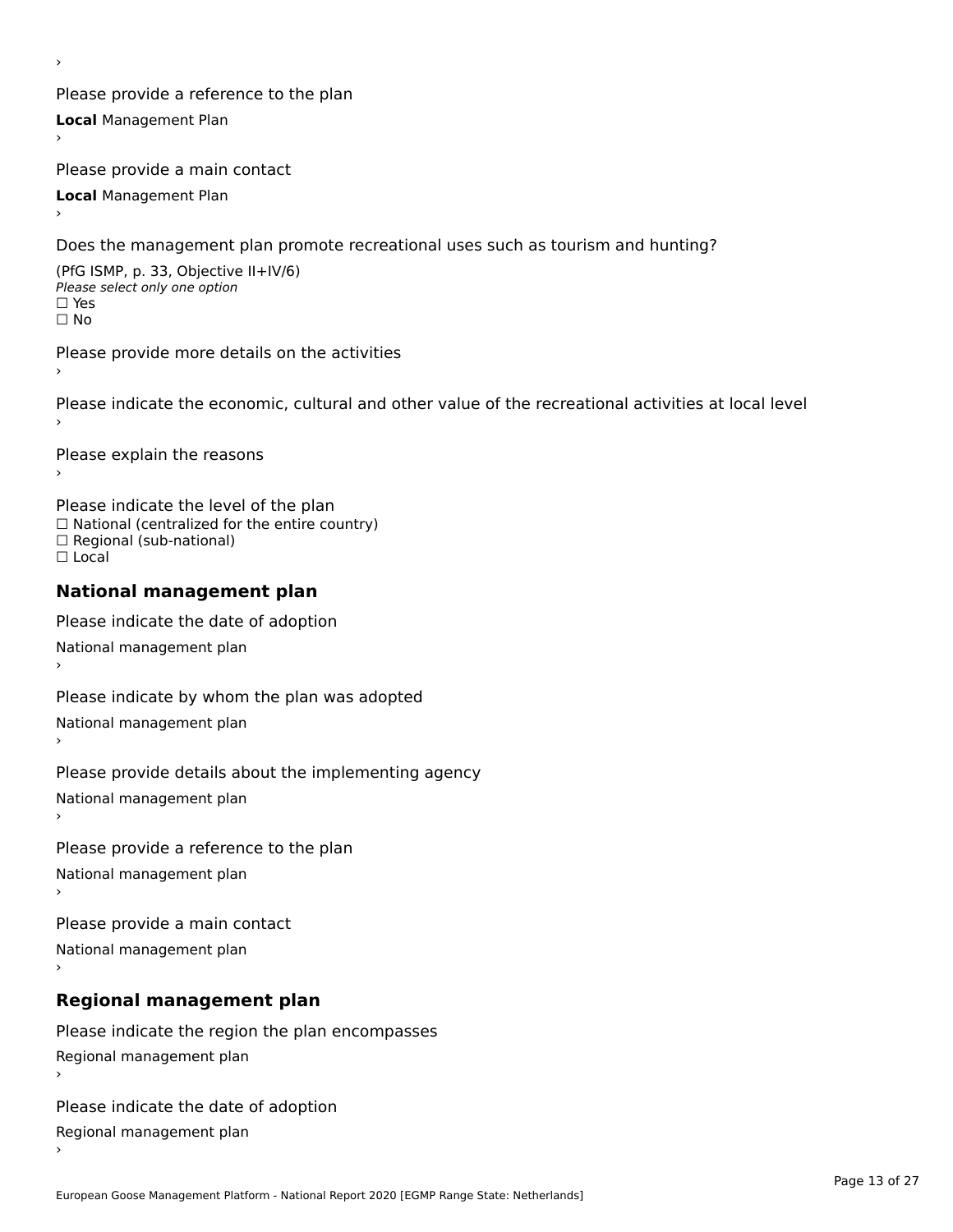```
Please indicate by whom the plan was adopted Regional management plan
Please provide details about the implementing agency Regional management plan
Please provide a reference to the plan Regional management plan
Please provide a main contact Regional management plan
Local management plan
Please indicate the area the plan encompasses Local management plan›Please indicate the date of adoption Local management plan١,
Please indicate by whom the plan was adopted Local management plan›Please provide details about the implementing agency Local management plan١,
Please provide a reference to the plan Local management plan›Please provide a main contact Local management plan١,
In case of various management plans, please upload a document or table listing all the management plans,in case or various management plans, please upload
including the details required in the sections above
```
Are the management plan/s promoting recreational uses such as tourism and hunting?

```
(PfG ISMP, p. 33, Objective II+IV/6)
Please select only one option☐ Yes☐ No
```
Please provide more details on the planned activities

Please explain the reasons›

Please indicate why the plan is not being implemented›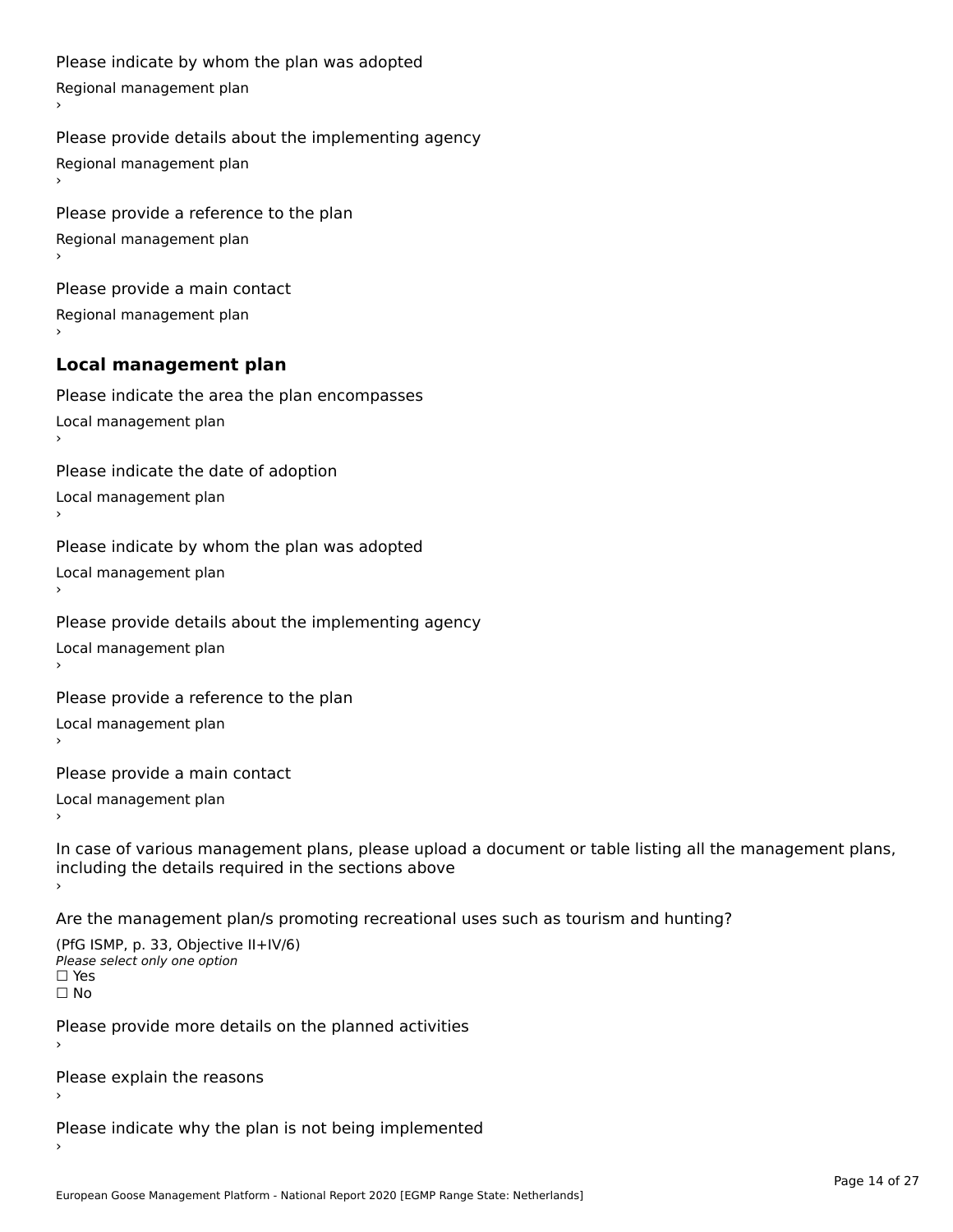Please indicate the timeline for the finalization of the plan

Please indicate when it is expected to be adopted

Please indicate the level of the plan(s) (National, regional, local)

Please explain the reasons

› Species-specific management plans are not in use in The Netherlands. Provinces are responsible for fauna Process-specific management pians are not in use in the Necherlands. Frovinces are responsible for rational process are responsible for rational process are responsible for rational process. Friesland, but compared to other species is not really relevant in a management context.

Field for additional information on management plan/s (optional)

III.2. Has your country established a working group to support the implementation of the PfG ISMP?

(PfG ISMP, p. 29, Objective  $I+II+II+IV/1$ ) Please select only one option □ Yes, a working group has been established ☐ The establishment of a working group is under consideration ☑ No

Please indicate the type of working group that has been established

Possibility for multiple options rossibility for multiple options<br>□ National (centralized for the entire country) □ Regional (sub-national)

☐ Local

#### **National working group**

Please indicate the date of establishment›

Please list the working group members and coordinator ›

Please provide details about the functions of the working group ›

Please provide a main contact ›

#### **Regional working group**

In case of multiple regional working groups, please upload a document or table listing all the working groups, including the details required in the sections below

Please indicate the region the working group services ›

Please indicate the date of establishment ›

Please list the working group members and coordinator ›

Please provide details about the functions of the working group ›

Please provide a main contact ›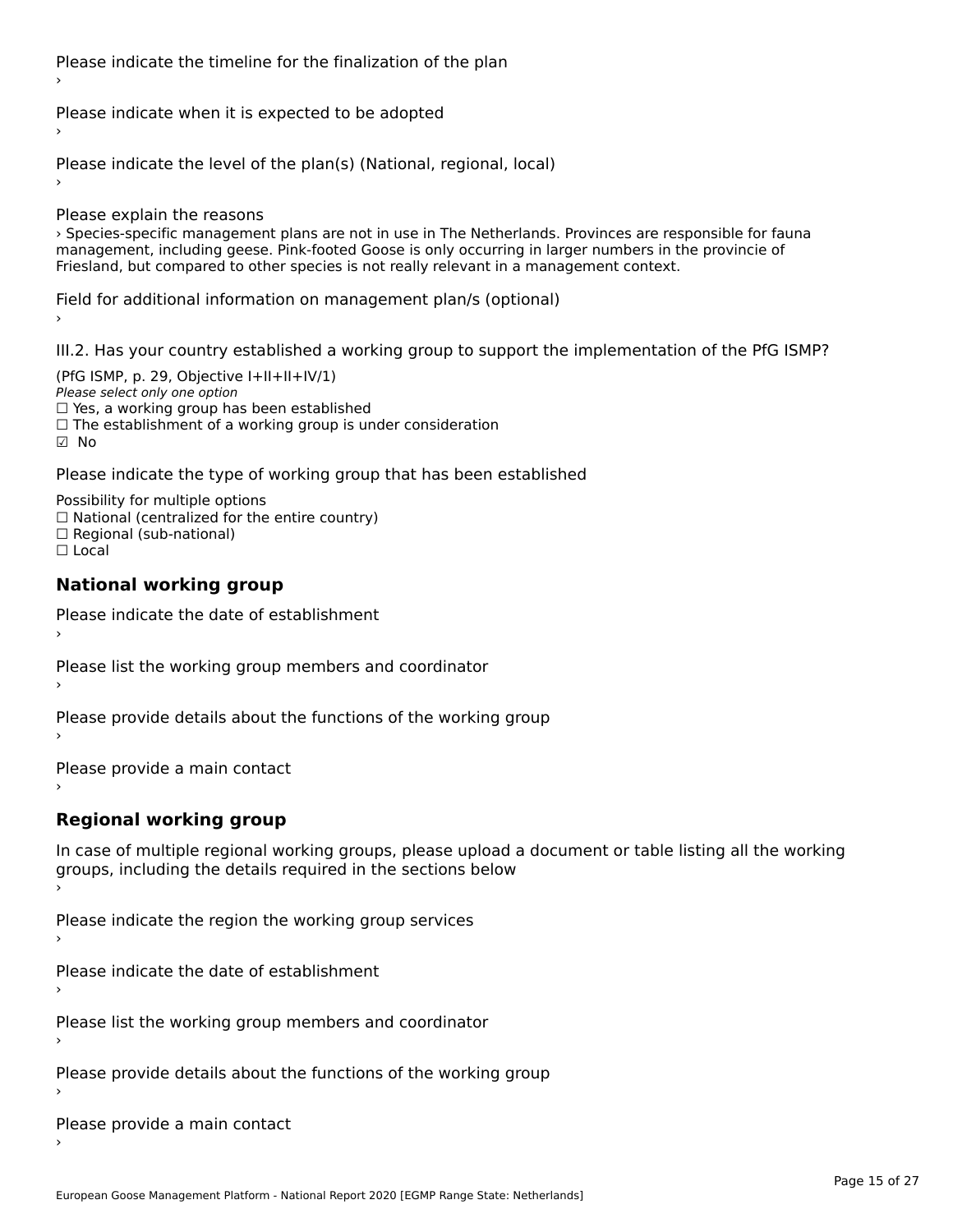### **Local working group**

In case of multiple local working groups, please upload a document or table listing all the working groups, in case of multiple local working groups, please up ›

Please indicate the area the working group services ›

Please indicate the date of establishment ›

Please list the working group members and coordinator ›

Please provide details about the functions of the working group ›

Please provide a main contact ›

Please indicate by when a decision on the establishment will be taken

Please indicate which existing structure or capacity is responsible for the implementation of the PfG ISMP

› There is no specific PfG working group, but there is a national working group that takes care of of all EGMPrelated issues

Field for additional information on working group (optional)

#### **Objective I. Maintain a sustainable and stable Pink-footed Goose population and its range**range

III.3. Have key sites for the Pink-footed Goose been identified in your country?

(PfG ISMP, p. 32, Objective I/4) יייכו סיווי, p: אב, סטןככנוע<br>Please select only one option **☑ Yes**<br>□ No

Please upload an Excel table and include specific information for each site on the following items

- $1 \quad \alpha$
- $\frac{1}{2}$  COUI
- 2 Site<br>3 Size (ha)

4 Location (decimal geographic coordinates; and separately upload a map indicating roost and main foraging areas 4 Locatio<br>if possible)

- 5 Main habitat types
- 6 Has this site been afforded appropriate designation status at international levels (e.g. Ramsar site, SPA, etc.)? 6a Designation status
- 6a Designation status<br>6b Date of designation
- 
- 6c Any other relevant information
- 7 Has this site been afforded appropriate protected area status at national levels? 7a Designation status
- 7a Designation status<br>7b Date of designation
- 
- 7c Any other relevant information
- 8 Does a management plan exist that address the conservation requirements of pink-footed geese?
- 8a Provide brief details e.g. about the hunting regulations and other management regimes

› There are no changes since previous reports.

### Please explain the reasons

III.4. Are measures being taken to restore and/or rehabilitate Pink-footed Geese roosting and/or feeding habitats?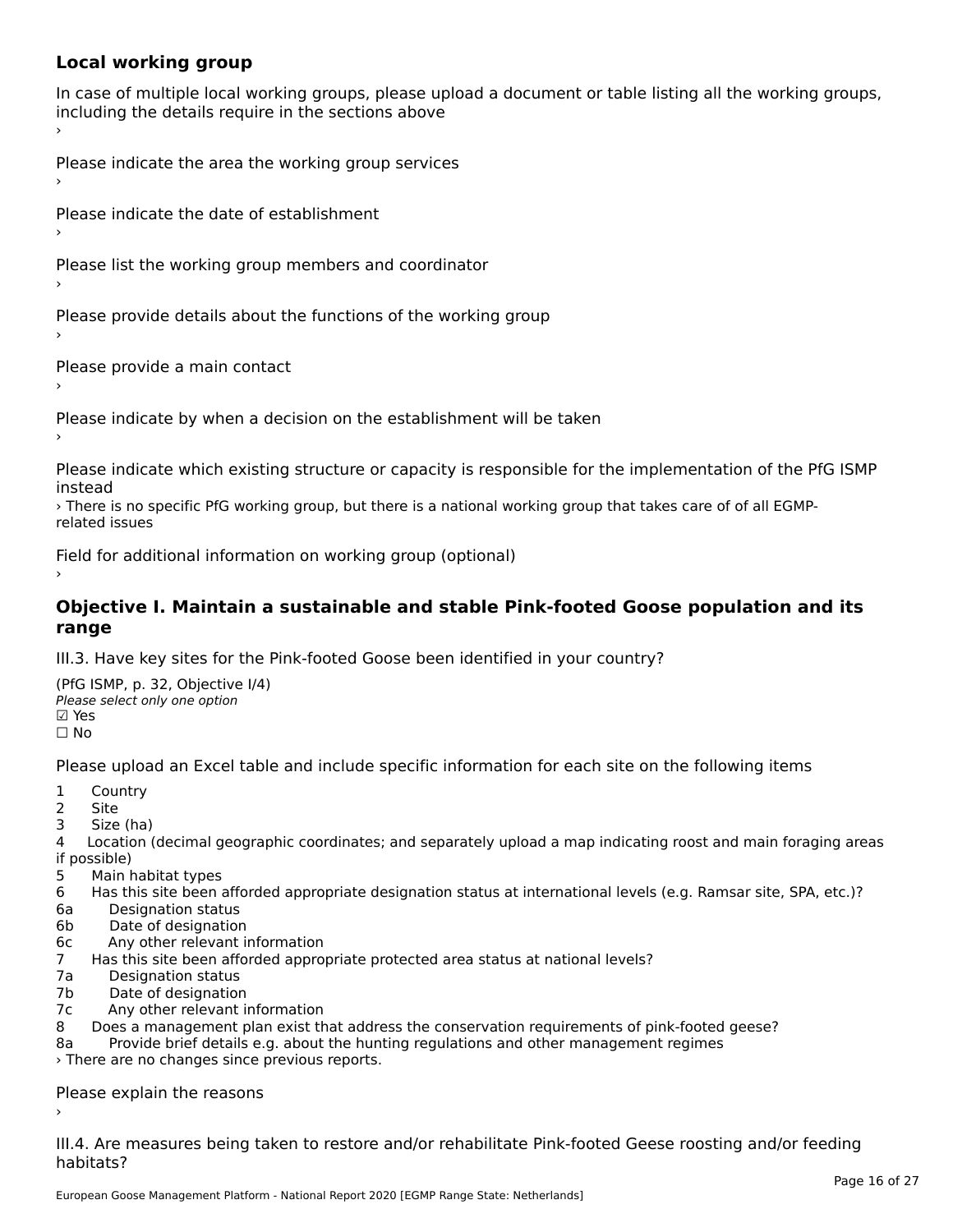(PfG ISMP, p. 33, Objective I+II/7) Possibility for multiple options  $\Box$  In staging areas □ in staging areas<br>□ In the wintering areas ☑ Not relevant

#### **In the staging areas**

Please provide brief details, listing sites and measures ›

#### **In the wintering areas**

Please provide brief details, listing sites and measures ›

Please explain the reasons

III.5. Has a programme for prevention of Pink-footed Goose breeding on mainland been developed and im.5. Tias a programme for pre<br>implemented in your country?

 $(PC I CMP, p. 31, Ok)$ **[only for Norway]**[only for Norway] **Lonny for Norways**<br>Please select only one option riease select only one option<br>□ Yes, the programme is being implemented  $\Box$  ies, the programme is being implemented to date  $\Box$  Yes, but the programme is not being implemented to date  $\Box$  No, but a programme is under development  $\Box$  No

Please provide information on measures taken to date

Please provide results, if available

Please provide brief details on the measures and timeline of the programme›

Please explain why it has not been implemented

Please provide brief details and expected date of enacting it

Please provide details on any other relevant activities undertaken, if any

### **Keep agricultural conflicts to an acceptable level**

III.6. Are agricultural conflicts related to Pink-footed Geese (e.g. crop damage) currently at an acceptable

(PfG ISMP, p. 33, Objective II / 4+5)Please select only one option ☑ Yes☐ No

Please indicate how these conflicts are being addressed › Compared to other species, agricultural damage by PfG is hardly an issue.

Please indicate how these conflicts are being addressed

Please provide further details, as necessary ›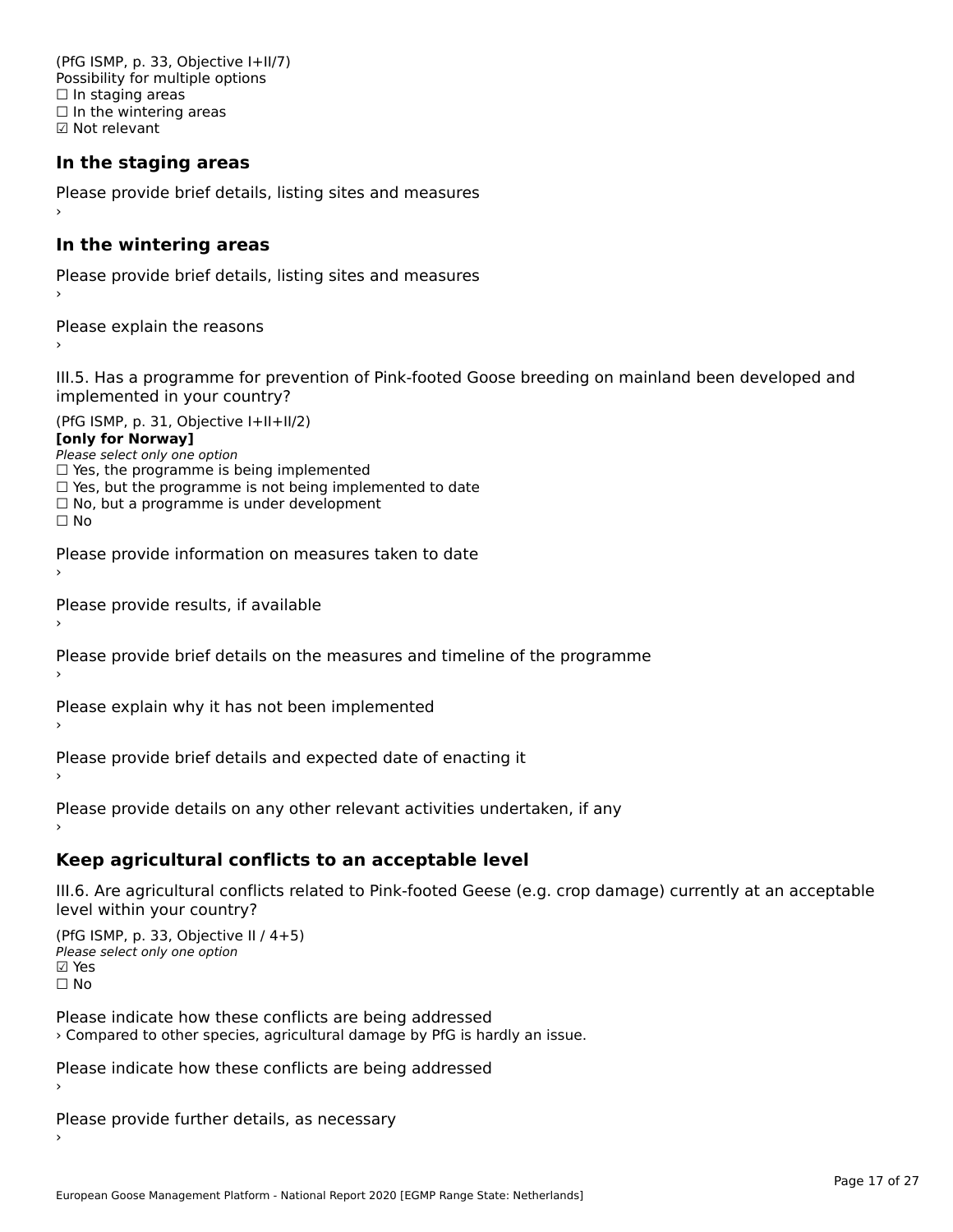### **Objective III. Avoid increase in tundra vegetation degradation on the breeding range**

III.7. Is the extent of arctic tundra degradation on Svalbard caused by the Pink-footed Goose monitored?

 $(DfG | GMP, p. 33-34, O$ (דיכ-ככ p. y. ידע)<br>**For head** of the Moment of [only for Norway] **Please select only one option** □ Yes<br>□ No

 $\ddot{\phantom{0}}$ 

Please provide details on the type of monitoring activities (who is conducting them and how they are conducted)

Is there an increase in the level of degradation of the arctic tundra? □ CitCre dir increduce in c<br>Please select only one option □ Yes<br>□ No

Please provide any results or evidence

Please provide any results or evidence

Please explain the reasons›

#### **Objective IV. Allow for recreational use that does not jeopardize the population**

III.8. Does your country promote and/or implement (in the past three years) any national or regional (sub $m.6. \text{ Does you count by from one any or implement (in the past three years) any national of$ national) hunting-related campaigns, training programmes and/or management activities ?

(PfG ISMP, p. 31, Objective VI/3) **[only Norway and Denmark]** Possibility for multiple options ☐ Wise use hunting practices  $\Box$  wise use numing practices<br> $\Box$  Best practices to reduce crippling rates □ Best practices to reduce cripping rates<br>□ Self-organization and coordination of local hunting □ Sen-organization and coordination or local nunting<br>□ No campaigns, programmes or activities have been implemented

### **Wise use hunting practices**

Please provide brief details (attach files or provide web links, if available) ›

#### **Best practices to reduce crippling rates**

Please provide brief details (attach files or provide web links, if available)

#### **Self-organization and coordination of local hunting**

Please provide brief details (attach files or provide web links, if available)

Please explain the reasons

# **Optionally, please provide any other information related to the implementation of the PfG ISMP**

Please provide further information here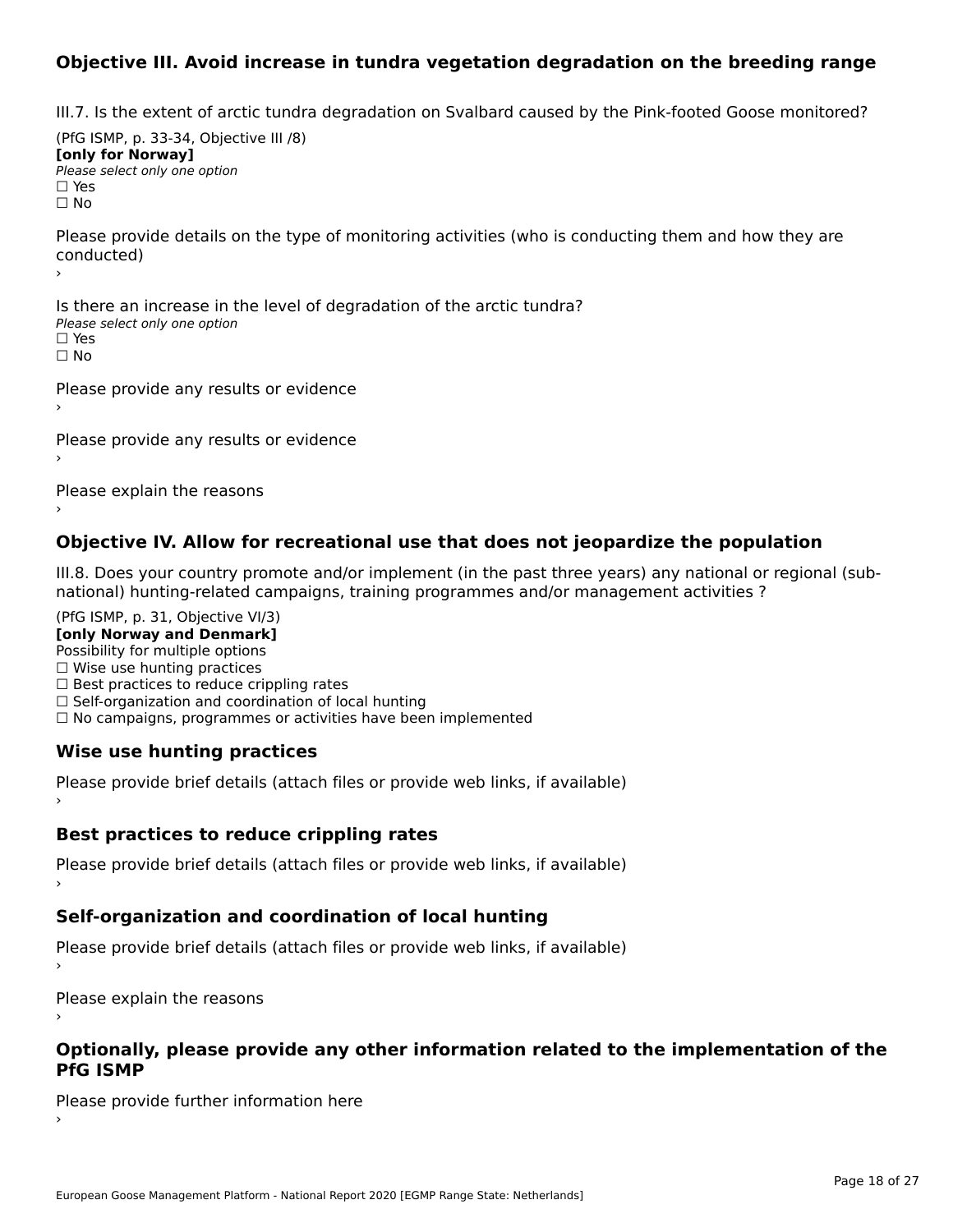#### **IV. Sub-section A: Taiga Bean Goose International Single Species Action Plan (TBG ISSAP) - Eastern 1 Management UnitAction Plan (TBG ISSAP) - Eastern 1 Management Unit**

Participating Range States**: Belarus, Estonia, Germany, Latvia, Ukraine** 

#### **Objective 1. Increase survival rate of adults**

#### **Result 1.1 Legal harvest does not jeopardize an increase of adult survival rates**

IV.1. Has your country developed and adopted legislation for the closure of hunting of TBG to allow for TBG IV.1. Thas your country developed and add<br>to pass before goose hunting is opened?

(activity 1.1.1.1 Workplan for the implementation of non-AHM related actions (2018-2020) agreed at the 3rd EGM IWG meeting in Leeuwarden, the Netherlands in June 2018) **[all Participating Range States]**

#### [all Participating Range States]

Please select only one option ☐ Yes, developed and adopted

☐ Yes, developed but not adopted

 $\Box$  ies, developed but not adopted

Please describe what legislation has been developed

Please indicate when it was adopted

Please indicate how the legislation is enforced

Please describe what legislation has been developed

Please indicate the timeframe when the legislation is expected to be adopted

Please explain the reasons

#### **IV.2. Please indicate how you are improving the knowledge of the occurrence of TBG on sub-species level in your country**on sub-species level in your country

on sub-species fever in your country<br>(activity 1.1.1.2 Workplan for the implementation of non-AHM related actions (2018-2020) agreed at the **Brd EGM IWG meeting in Leeuwarden, the Netherlands in June 2018)** 

#### [all Participating Range States]

IV.2.1. Ensuring national monitoring at all known key sites <del>■ Western Chroning</del> Hational<br>Please select only one option  $\square$  Yes ☐ No

Please describe the activities undertaken

Please list the key sites where monitoring activities are being undertaken

Please provide relevant documents or weblinks

Please explain the reasons

›

IV.2.2. Providing identification training to people carrying out the monitoring activities <del>■ Western Fortung</del> Recrement<br>Please select only one option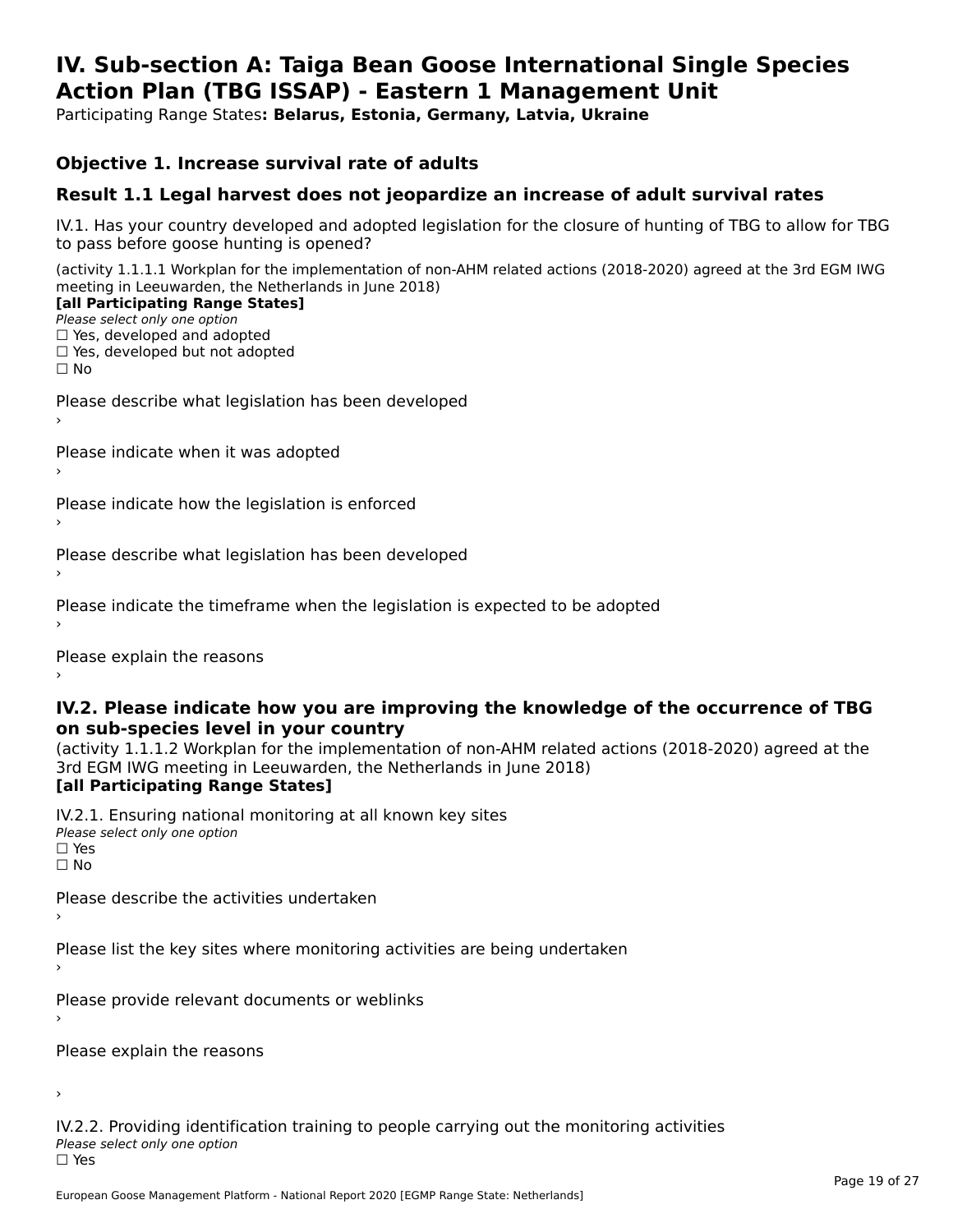```
☐ No
```

```
Please describe the activities undertaken›Please provide relevant identification materials or weblinks, if available
Please explain the reasons
IV.2.3. Providing equipment to people carrying out the monitoring activities
Please select only one option
☐ Yes□ Yes<br>□ No
Please describe the activities undertaken›Please provide relevant documents or weblinks
Please explain the reasons
IV.2.4. Carrying out a satellite/GPS tagging project on TBG in the wintering/staging areas
<del>∩</del><br>Please select only one option
□ Yes<br>□ No
Please describe the activities undertaken›Please provide relevant documents or weblinks
Please explain the reasons
IV.2.5. Any other relevant activities
Please select only one option
☐ Yes□ Yes<br>□ No
Please describe the activities undertaken›Please provide relevant documents or weblinks
Result 1.2 Illegal harvest is reduced to non-significant levels
```
IV.3. Does your country implement an awareness-raising campaign for hunters to complement necessary rv.5. Does your court<br>legislation changes?

(activity 1.2.2.1 Workplan for the implementation of non-AHM related actions (2018-2020) agreed at the 3rd EGM IWG meeting in Leeuwarden, the Netherlands in June 2018)

#### **[Only for Belarus and Ukraine]**

Please select only one option

riease select only one option<br>□ Yes, an awareness-raising campaign is being implemented

□ No, but an awareness-raising campaign is under development<br>□ N。

Please indicate who is involved in the implementation (e.g. national NGOs, research institutes, etc.)

Please provide brief details about the activities that are being implemented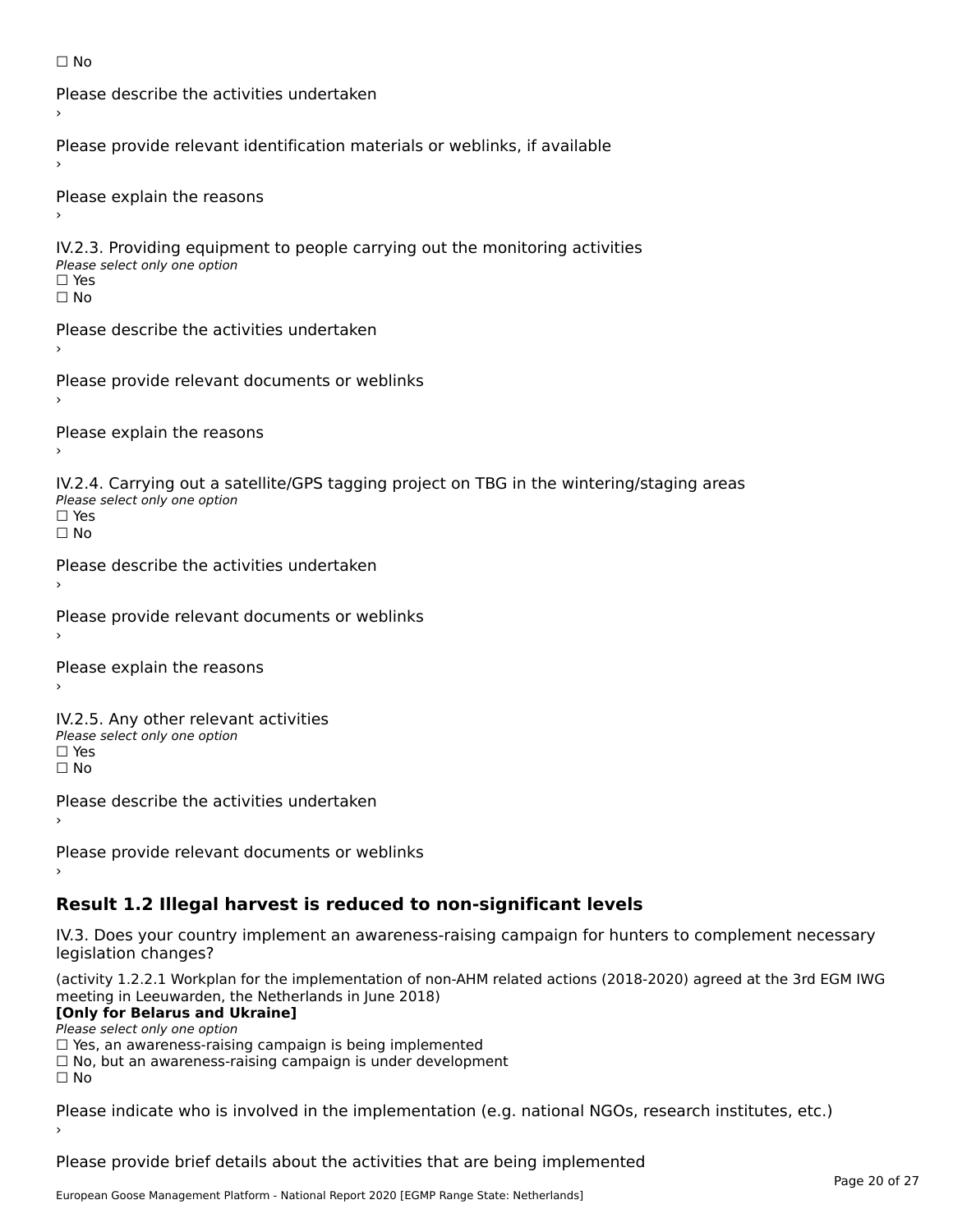Please provide a weblink or upload more information on the campaign Does the campaign include guidance on identification of grey geese? **DOCS** the campaign mer □ Yes<br>□ No Please upload identification guides and provide weblinks Please provide further information, if available Please explain the reasons Please indicate who is in charge of developing the campaigns Please provide information on when the development is expected to be finalized Please indicate when the implementation of the campaign is envisaged to start Please provide reasons why an awareness-raising campaign is not in place IV.4. Has special publication on the occurrence of the Taiga Bean Goose been produced and disseminated? (activity 1.2.2.2 Workplan for the implementation of non-AHM related actions (2018-2020) agreed at the 3rd EGM IWG **[Only for Ukraine] □ Yes produced and disseminated**<br>Please select only one option  $\Box$  ies produced and disseminated  $\Box$  ies, currently being produced Please provide details on dissemination, upload publication or provide weblink Please provide details on the timeframe Please indicate who is in charge of producing the publication Please provide details on the dissemination plans Please explain the reasons **Other objectives and results as decided by the EGM IWG Reducing Taiga Bean Goose crippling** IV.5. Have you undertaken any activities to reduce TBG crippling rates? (activity agreed at the 1st EGM IWG meeting in Kristianstad, Sweden in December 2016)

#### **[all Participating Range States]**[all Participating Range States]

**Law Tarticipating Range**<br>Please select only one option

□ Yes<br>□ No

›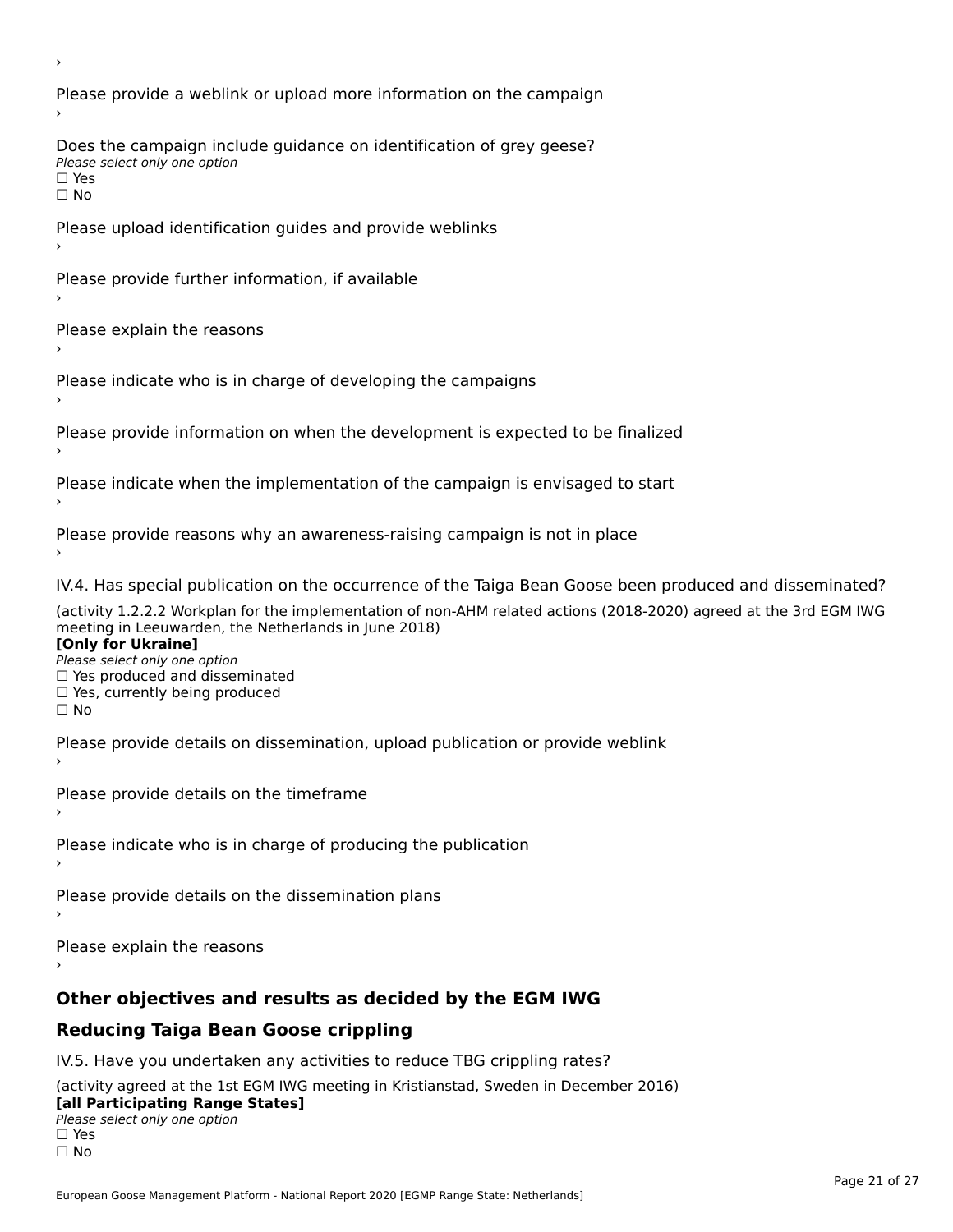☐ Not applicable

```
Please provide details on the activities
```
Please explain the reasons

Please explain the reasons

#### **Raising identification skills and awareness amongst hunters**

IV.6. Have training programmes to develop identification skills amongst hunters been organized by national rv.o. riave training pro<br>hunting associations?

(activity agreed at the 1st EGM IWG meeting in Kristianstad, Sweden in December 2016) **[all Participating Range States]**[all Participating Range States] **Lan Tarticipating Range**<br>Please select only one option ☐ Yes☐ No□ Not applicable

Please provide more information on the training programmes

Have the training programmes been developed in cooperation with BirdLife partners and other conservation NGOs?Please select only one option☐ Yes☐ No

```
Please provide a list of cooperating partners
```
Please provide more information of detailed activities with partners

Please upload any relevant materials

Please provide weblinks

Please explain the reasons

Please explain the reasons›

Please explain the reasons

#### **Optionally, please provide any other information related to the implementation of the TBG ISSAP**

Please provide information here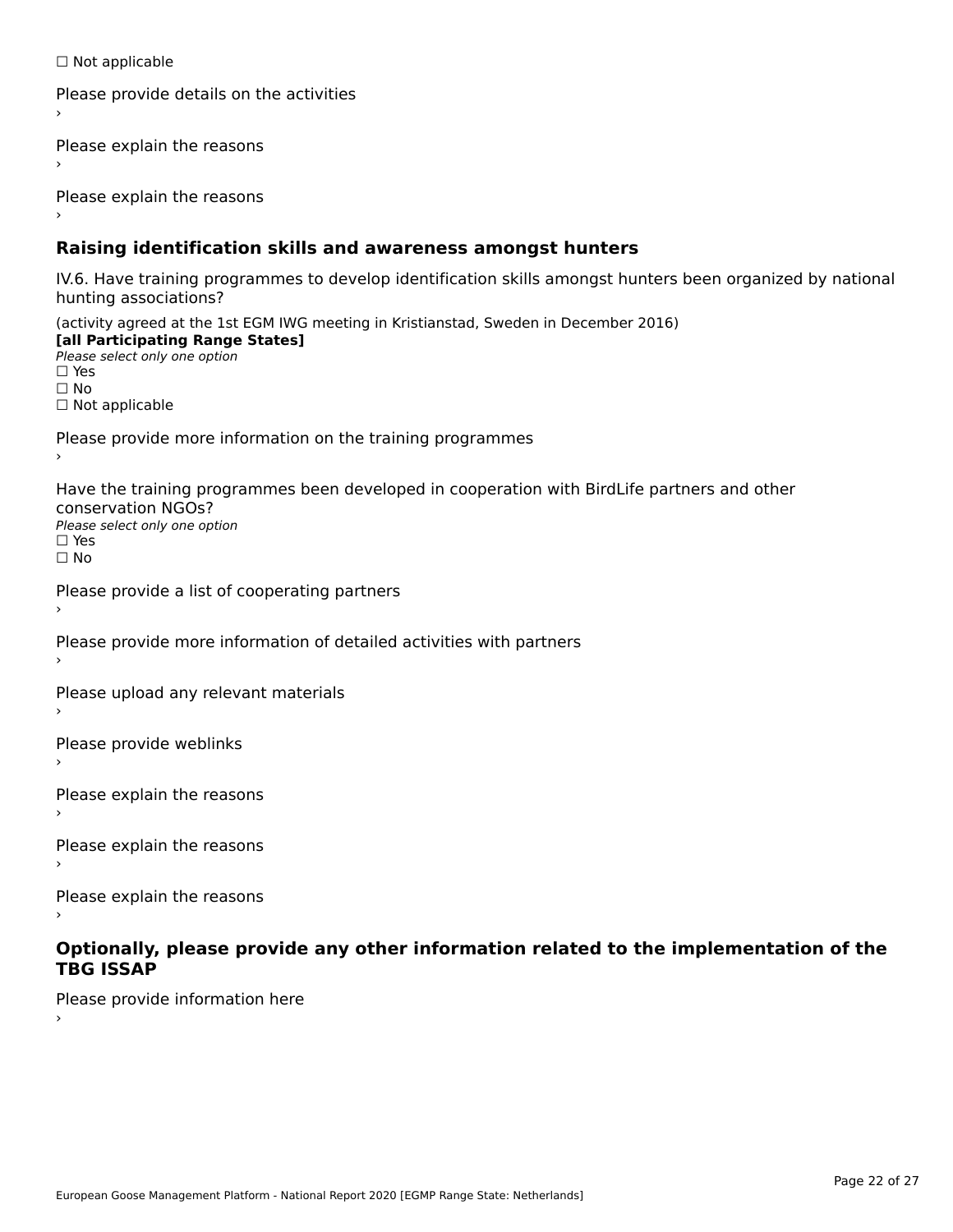### **V. Sub-section B: Taiga Bean Goose International Single SpeciesAction Plan (TBG ISSAP) - Western and Central Management Units**

Participating Range States: **Denmark**, **Finland**, **Norway, Sweden**, **UK**

### **Objective 1 Increase survival rate of adults**

### **Result 1.2 Illegal harvest is reduced to non-significant levels**

V.1. Is TBG shooting investigated in north-east Jutland and Zealand?

(activity 1.2.2.1 Workplan for the implementation of non-AHM related actions (2018-2020) agreed at the 3rd EGM IWG meeting in Leeuwarden, the Netherlands in June 2018) **[Only for Denmark] LOTTLY TOT DETITIONS**<br>Please select only one option

*riease*<br>□ Yes<br>□ No

Please indicate what activities have been undertaken›

Please provide results, relevant publications and weblinks ›

Please explain the reasons

#### **Result 1.3: Impact of huntable native predators in breeding and moulting areas is reduced**

V.2. Are annual campaigns undertaken amongst hunters in the breeding areas to strengthen fox v.z. Are annual campaigns und<br>management in your country?

(activity 1.3.1.1 Biannual Taiga Bean Goose implementation plan agreed at the 1st EGM IWG meeting in Kristianstad, Sweden in December 2016)

**[Only for Finland]** Please select only one optionriease<br>□ Yes □ Yes<br>□ No

Please list the areas where the campaigns are being undertaken

Please list the hunting associations involved

Please provide any other relevant details and weblinks ›

Please explain the reasons›

V.3. Has fox management in northernmost Finland been further strengthened by the Finnish Wildlife v.5. Has fox management in northernmost F<br>Agency and the Forestry and Parks Service?

(activity 1.3.1.2 Biannual Taiga Bean Goose implementation plan agreed at the 1st EGM IWG meeting in Kristianstad, Sweden in December 2016) Sweden in December 2016)

[Only for Finland]

**Please select only one option** □ Yes<br>□ No

Please explain what activities have taken place

Please provide results, relevant publications and weblinks ›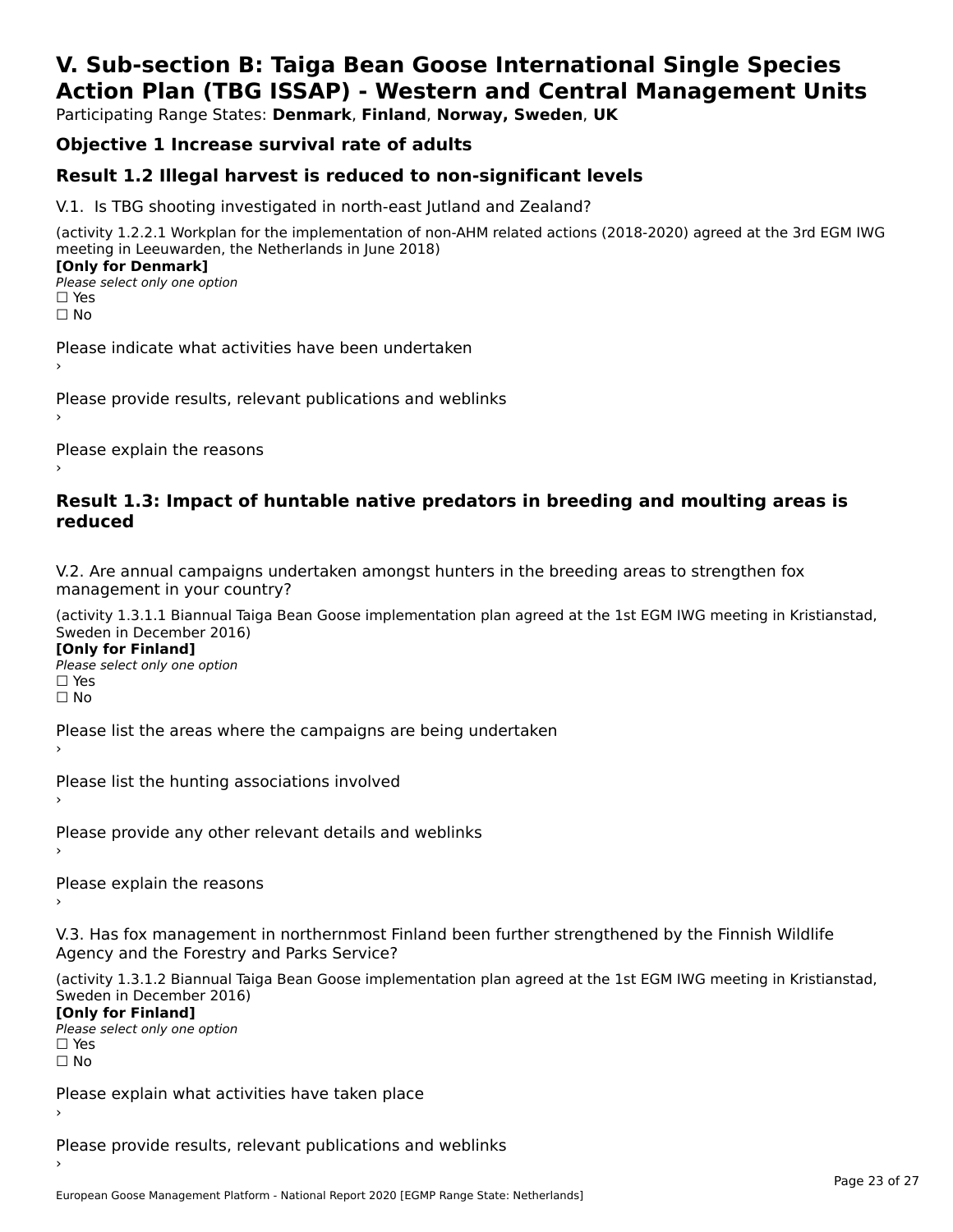### **Result 1.4: Impact of alien predators in breeding and moulting areas is reduced**

V.4. Does your country implement programmes for the eradication of the raccoon dog?

(activity 1.4.1.1 Workplan for the implementation of non-AHM related actions (2018-2020) agreed at the 3rd EGM IWG meeting in Leeuwarden, the Netherlands in June 2018) **[Only for Finland and Sweden]**

**Please select only one option** 

□ Yes<br>□ No

Please provide details about the eradication programme(s) (scope, implementing entities, etc.)

Please provide details on the effectiveness of the programmes

Please provide an update on the current status of the raccoon dog

Please explain the reasons

#### **Objective 2. Increase reproductive rates**

#### **Result 2.2: Intraspecific competition in spring staging areas is reduced**

V.5. Please provide updates on the implementation of the "fields for geese" programme

(activity 2.2.1.1 Workplan for the implementation of non-AHM related actions (2018-2020) agreed at the 3rd EGM IWG meeting in Leeuwarden, the Netherlands in June 2018) **[Only for Sweden]**Loury for Swedent

V.6. Please provide information on the continuation and implementation of the "unharvested-fields-forbirds" programme (within the Common Agricultural Policy)birds" programme (within the Common Agricultural Policy)

(activity 2.2.1.2 and 2.2.1.3) **[Only for Finland]** ›

#### **Objective 3. Stop ongoing loss, fragmentation and degradation of habitats, and restore lost, fragmented and degraded habitats**

### **Result 3.1: Impact of forestry works is reduced**

V.7. Have working models been developed for wildlife-friendly forest management?

(activity 3.1.1.1 Workplan for the implementation of non-AHM related actions (2018-2020) agreed at the 3rd EGM IWG meeting in Leeuwarden, the Netherlands in June 2018)

#### **[Only for Finland]**

**Please select only one option** □ Yes<br>□ No

Please provide details on the working models developed

Are these models being implemented? ∩ne enese moders being<br>Please select only one option □ Yes<br>□ No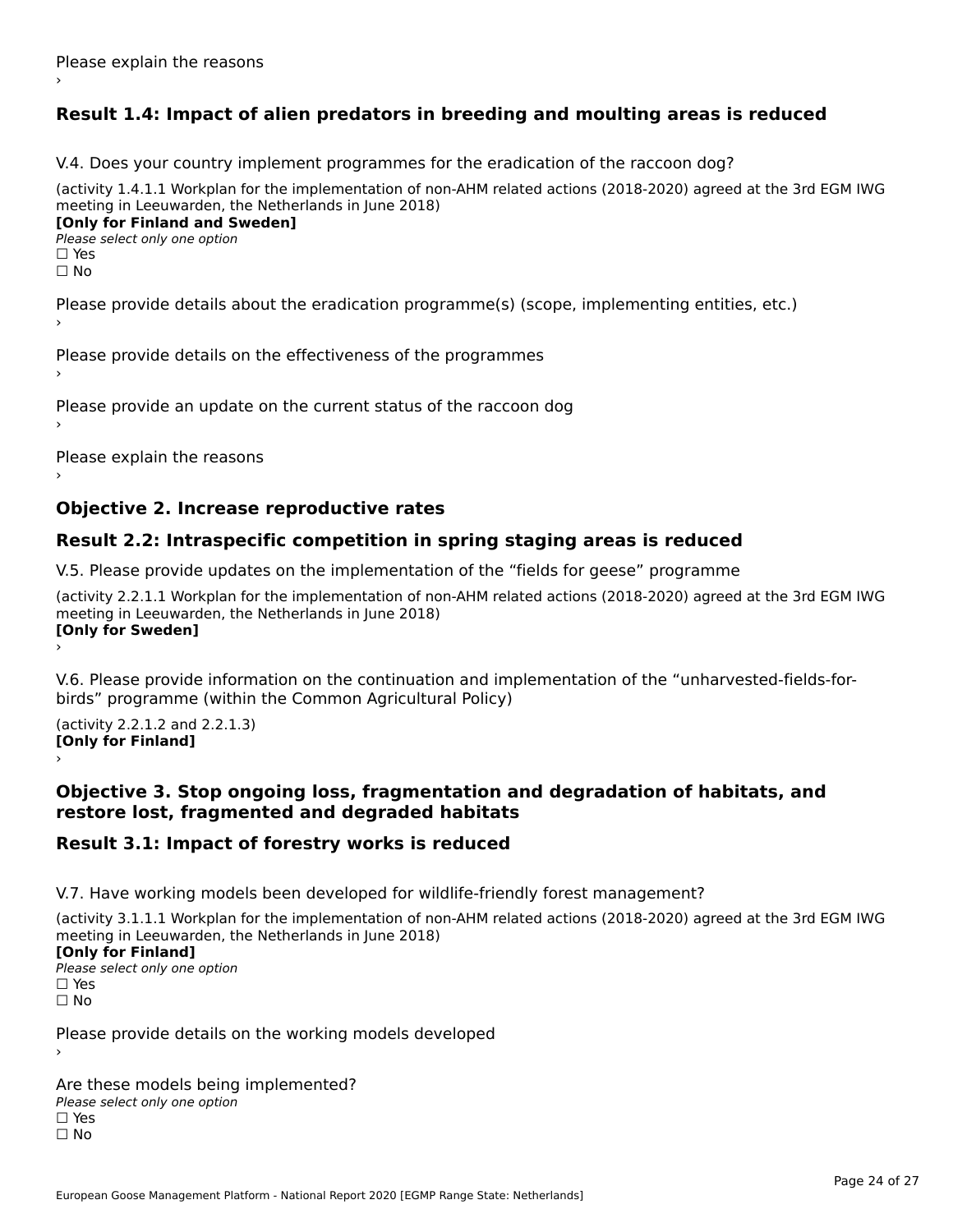Please provide more information on the progress Have these models been promoted to reach forest owners? ∩ave these models bee<br>Please select only one option □ Yes<br>□ No Please provide more information Please explain the reasons ›Have these models been promoted to reach forest corporations? ∩ave these models bee<br>Please select only one option □ Yes<br>□ No Please provide more information Please explain the reasons ›Please explain the reasons›Please explain the reasons›

V.8. Please indicate the implementation progress to reach the annual goals for mire restoration

(activity 3.1.2.1 Workplan for the implementation of non-AHM related actions (2018-2020) agreed at the 3rd EGM IWG meeting in Leeuwarden, the Netherlands in June 2018) **[all Participating Range States]** ›

**Result 3.3: Breeding, staging and wintering habitats are not further lost due to oil and gas or renewable energy developments**gas or renewable energy developments

V.9. Are you monitoring the collision risk posed by renewable energy developments to TBG close to the Special Protection Areas, identified as their important wintering sites?

(activity 3.3.1.1 Workplan for the implementation of non-AHM related actions (2018-2020) agreed at the 3rd EGM IWG meeting in Leeuwarden, the Netherlands in June 2018) **[only for Denmark and other Range States as applicable]**

```
Please select only one option
□ Yes<br>□ No
```
Please provide information on the relevant actions that have been undertaken ›

Please provide any results, if available

Please explain the reasons

### **Result 3.4: Impact of agriculture on natural Taiga Bean Goose habitats is minimized**

V.10. Has the area of managed coastal grasslands under the Common Agricultural Policy (CAP) increased in

(activity 3.4.1.1 Workplan for the implementation of non-AHM related actions (2018-2020) agreed at the 3rd EGM IWG meeting in Leeuwarden, the Netherlands in June 2018) **[only for Finland]**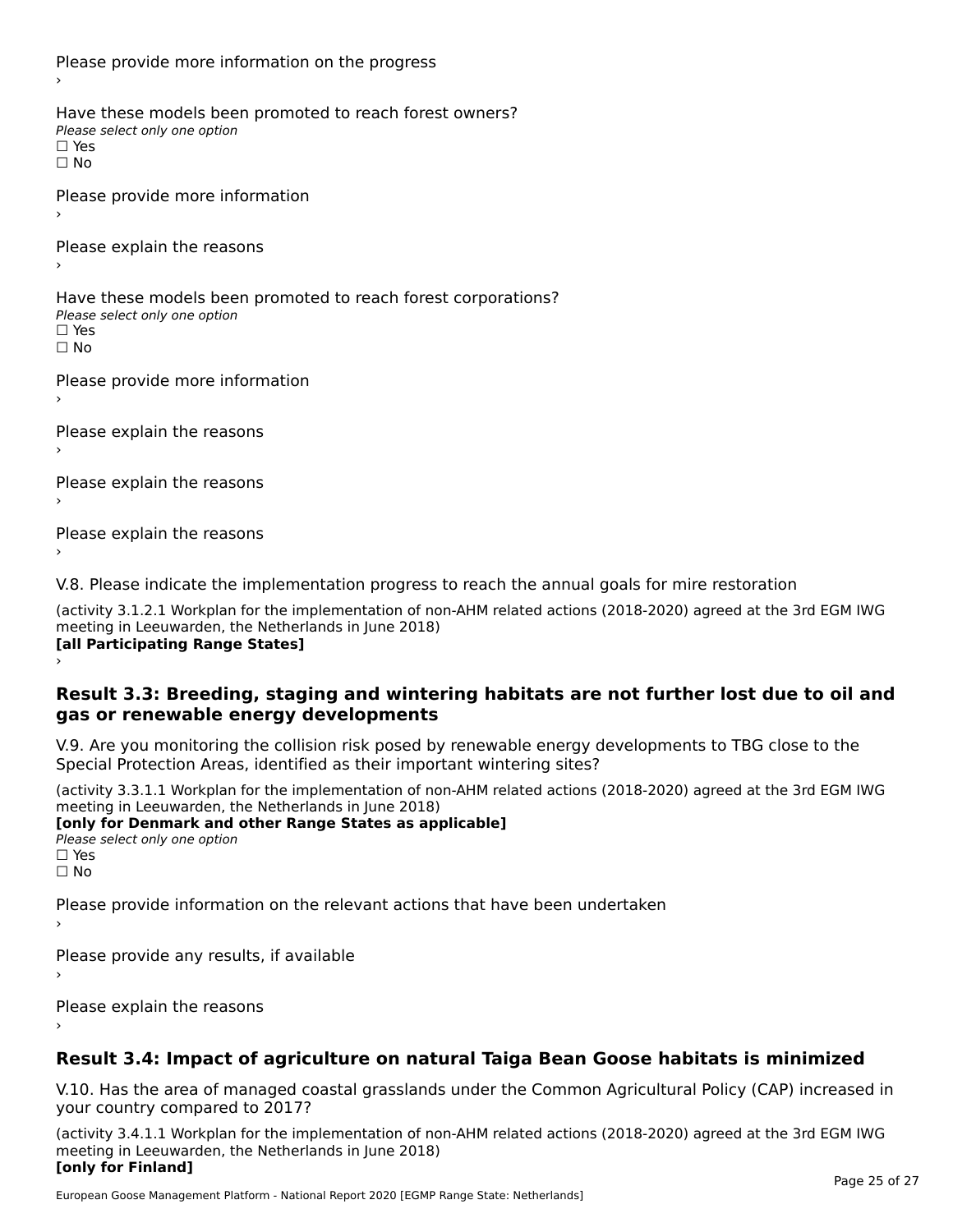Please select only one option □ Yes<br>□ No

Please indicate the size of the total area›

Please indicate the additional area managed since the beginning of 2017

Please describe the activities undertaken on grassland management

Please upload relevant documentation and provide weblinks

Please explain the reasons

#### **Other objectives and results as decided by the EGM IWG**

#### **Review factors possibly contributing to rapid declines in eastern England and implement appropriate management responses**implement appropriate management responses

V.11. Have possible factors causing population declines in eastern England been reviewed?

(activity 3.4.2. Workplan for the implementation of non-AHM related actions (2018-2020) agreed at the 3rd EGM IWG meeting in Leeuwarden, the Netherlands in June 2018)<br>**[only for UK]** 

**∐omy for OR**<br>Please select only one option □ Yes<br>□ No

Please describe those factors and provide further information as available

Are appropriate management responses to these factors being implemented? Please select only one option ים<br>⊡ No

Please provide information on the activities implemented

Please provide information about the main achievements and results›

Please explain the reasons

Please explain the reasons

**Reducing Taiga Bean Goose crippling**

V.12. Have you undertaken any activities in the past three years to reduce TBG crippling rates?

(activity agreed at the 1st EGM IWG meeting in Kristianstad, Sweden in December 2016) **[all Participating Range States]**

[all Participating Range States] Please select only one option☐ Yesים<br>⊡ No □ Not applicable

Please provide details on the activities